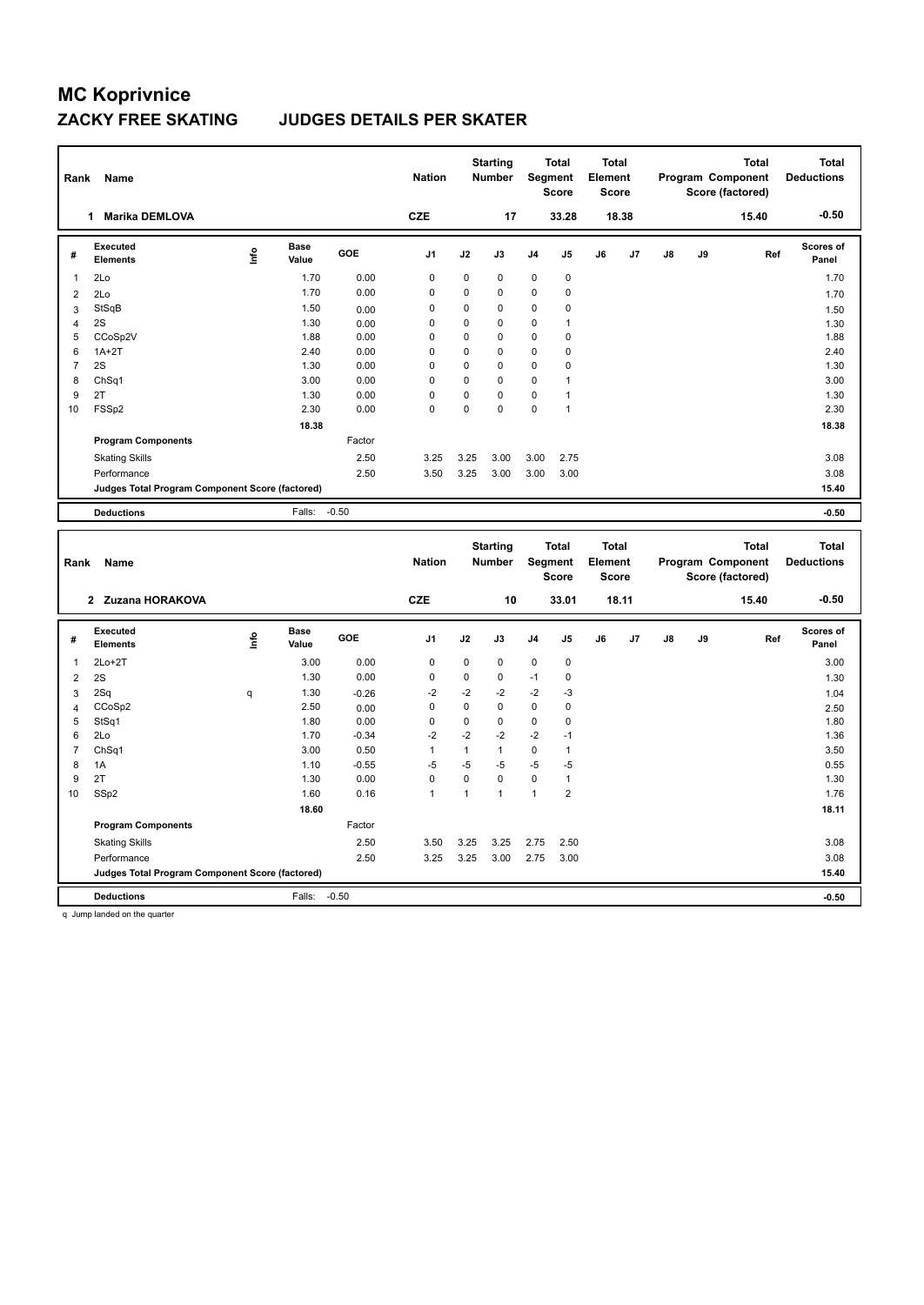### **ZACKY FREE SKATING JUDGES DETAILS PER SKATER**

| Rank           | Name                                            |         |               |         | <b>Nation</b>  |                         | <b>Starting</b><br><b>Number</b> | Segment        | <b>Total</b><br><b>Score</b> | <b>Total</b><br>Element<br><b>Score</b> |       |               |    | Total<br>Program Component<br>Score (factored) | <b>Total</b><br><b>Deductions</b> |
|----------------|-------------------------------------------------|---------|---------------|---------|----------------|-------------------------|----------------------------------|----------------|------------------------------|-----------------------------------------|-------|---------------|----|------------------------------------------------|-----------------------------------|
|                | <b>Amalie KLIKOVA</b><br>3                      |         |               |         | <b>CZE</b>     |                         | 8                                |                | 31.21                        |                                         | 15.38 |               |    | 15.83                                          | 0.00                              |
| #              | Executed<br><b>Elements</b>                     | lnfo    | Base<br>Value | GOE     | J <sub>1</sub> | J2                      | J3                               | J <sub>4</sub> | J5                           | J6                                      | J7    | $\mathsf{J}8$ | J9 | Ref                                            | Scores of<br>Panel                |
| $\mathbf{1}$   | $1A+1Lo$                                        |         | 1.60          | 0.00    | 0              | 0                       | 0                                | $\mathbf 0$    | 1                            |                                         |       |               |    |                                                | 1.60                              |
| 2              | SSp2                                            |         | 1.60          | 0.16    | $\mathbf{1}$   | $\overline{\mathbf{1}}$ | 0                                | $\mathbf{1}$   | $\overline{2}$               |                                         |       |               |    |                                                | 1.76                              |
| 3              | 2S                                              |         | 1.30          | 0.00    | 0              | $\mathbf 0$             | 0                                | $\mathbf 0$    | $\mathbf{1}$                 |                                         |       |               |    |                                                | 1.30                              |
| $\overline{4}$ | 2T                                              |         | 1.30          | $-0.09$ | 0              | 0                       | $-1$                             | $-1$           | $-1$                         |                                         |       |               |    |                                                | 1.21                              |
| 5              | ChSq1                                           |         | 3.00          | 0.17    | 0              | $\mathbf 0$             | 0                                | $\mathbf{1}$   | 1                            |                                         |       |               |    |                                                | 3.17                              |
| 6              | 2Loq                                            | q       | 1.70          | $-0.40$ | -3             | $-2$                    | $-2$                             | $-3$           | $-2$                         |                                         |       |               |    |                                                | 1.30                              |
| $\overline{7}$ | StSqB                                           |         | 1.50          | 0.00    | $\mathbf 0$    | $\mathbf 0$             | 0                                | $\mathbf 0$    | 1                            |                                         |       |               |    |                                                | 1.50                              |
| 8              | 2Lo<                                            | $\prec$ | 1.36          | $-0.27$ | $-2$           | $-3$                    | $-2$                             | $-2$           | $-2$                         |                                         |       |               |    |                                                | 1.09                              |
| 9              | 1A                                              |         | 1.10          | 0.00    | $\mathbf 0$    | $\mathbf 0$             | 0                                | $\mathbf 0$    | $\mathbf 0$                  |                                         |       |               |    |                                                | 1.10                              |
| 10             | CCoSp1V                                         |         | 1.50          | $-0.15$ | $\mathbf 0$    | $-1$                    | $-1$                             | $-1$           | $-1$                         |                                         |       |               |    |                                                | 1.35                              |
|                |                                                 |         | 15.96         |         |                |                         |                                  |                |                              |                                         |       |               |    |                                                | 15.38                             |
|                | <b>Program Components</b>                       |         |               | Factor  |                |                         |                                  |                |                              |                                         |       |               |    |                                                |                                   |
|                | <b>Skating Skills</b>                           |         |               | 2.50    | 3.50           | 3.00                    | 3.00                             | 3.00           | 3.00                         |                                         |       |               |    |                                                | 3.00                              |
|                | Performance                                     |         |               | 2.50    | 3.50           | 3.25                    | 3.25                             | 3.25           | 3.50                         |                                         |       |               |    |                                                | 3.33                              |
|                | Judges Total Program Component Score (factored) |         |               |         |                |                         |                                  |                |                              |                                         |       |               |    |                                                | 15.83                             |
|                | <b>Deductions</b>                               |         |               |         |                |                         |                                  |                |                              |                                         |       |               |    |                                                | 0.00                              |

< Under-rotated jump q Jump landed on the quarter

| Rank           | Name                                            |      |                      |         | <b>Nation</b>  |      | <b>Starting</b><br><b>Number</b> | Segment        | <b>Total</b><br><b>Score</b> | <b>Total</b><br>Element<br><b>Score</b> |       |               |    | <b>Total</b><br>Program Component<br>Score (factored) | <b>Total</b><br><b>Deductions</b> |
|----------------|-------------------------------------------------|------|----------------------|---------|----------------|------|----------------------------------|----------------|------------------------------|-----------------------------------------|-------|---------------|----|-------------------------------------------------------|-----------------------------------|
|                | <b>Monika SVANCEROVA</b><br>4                   |      |                      |         | <b>CZE</b>     |      | 11                               |                | 28.62                        |                                         | 16.62 |               |    | 12.50                                                 | $-0.50$                           |
| #              | Executed<br><b>Elements</b>                     | ١nfo | <b>Base</b><br>Value | GOE     | J <sub>1</sub> | J2   | J3                               | J <sub>4</sub> | J5                           | J6                                      | J7    | $\mathsf{J}8$ | J9 | Ref                                                   | <b>Scores of</b><br>Panel         |
| $\mathbf{1}$   | 1A                                              |      | 1.10                 | 0.04    | 1              | 0    | 0                                | $\mathbf{1}$   | 0                            |                                         |       |               |    |                                                       | 1.14                              |
| 2              | 2Lo+1Lo                                         |      | 2.20                 | 0.00    | $\mathbf 0$    | 0    | 0                                | $\mathbf 0$    | $-1$                         |                                         |       |               |    |                                                       | 2.20                              |
| 3              | 2T                                              |      | 1.30                 | 0.00    | $\mathbf 0$    | 0    | 0                                | 0              | 0                            |                                         |       |               |    |                                                       | 1.30                              |
| 4              | CCoSp2                                          |      | 2.50                 | 0.00    | $-1$           | 0    | 0                                | 0              | 1                            |                                         |       |               |    |                                                       | 2.50                              |
| 5              | 2Sq                                             | q    | 1.30                 | $-0.26$ | $-2$           | $-2$ | $-2$                             | $-2$           | $-2$                         |                                         |       |               |    |                                                       | 1.04                              |
| 6              | StSq1                                           |      | 1.80                 | $-0.18$ | $-1$           | $-1$ | $-1$                             | $-1$           | $-1$                         |                                         |       |               |    |                                                       | 1.62                              |
| $\overline{7}$ | 2S                                              |      | 1.30                 | 0.00    | $\mathbf 0$    | 0    | 0                                | 0              | 0                            |                                         |       |               |    |                                                       | 1.30                              |
| 8              | ChSq1                                           |      | 3.00                 | 0.00    | $\mathbf 0$    | 0    | 0                                | $\mathbf 0$    | 0                            |                                         |       |               |    |                                                       | 3.00                              |
| 9              | 2T                                              |      | 1.30                 | $-0.65$ | $-5$           | $-5$ | $-5$                             | -5             | $-5$                         |                                         |       |               |    |                                                       | 0.65                              |
| 10             | FSSp1                                           |      | 2.00                 | $-0.13$ | 0              | 0    | $-1$                             | $-1$           | $-2$                         |                                         |       |               |    |                                                       | 1.87                              |
|                |                                                 |      | 17.80                |         |                |      |                                  |                |                              |                                         |       |               |    |                                                       | 16.62                             |
|                | <b>Program Components</b>                       |      |                      | Factor  |                |      |                                  |                |                              |                                         |       |               |    |                                                       |                                   |
|                | <b>Skating Skills</b>                           |      |                      | 2.50    | 2.75           | 2.75 | 2.50                             | 2.50           | 2.25                         |                                         |       |               |    |                                                       | 2.58                              |
|                | Performance                                     |      |                      | 2.50    | 2.50           | 2.50 | 2.50                             | 2.25           | 2.00                         |                                         |       |               |    |                                                       | 2.42                              |
|                | Judges Total Program Component Score (factored) |      |                      |         |                |      |                                  |                |                              |                                         |       |               |    |                                                       | 12.50                             |
|                | <b>Deductions</b>                               |      | Falls:               | $-0.50$ |                |      |                                  |                |                              |                                         |       |               |    |                                                       | $-0.50$                           |

q Jump landed on the quarter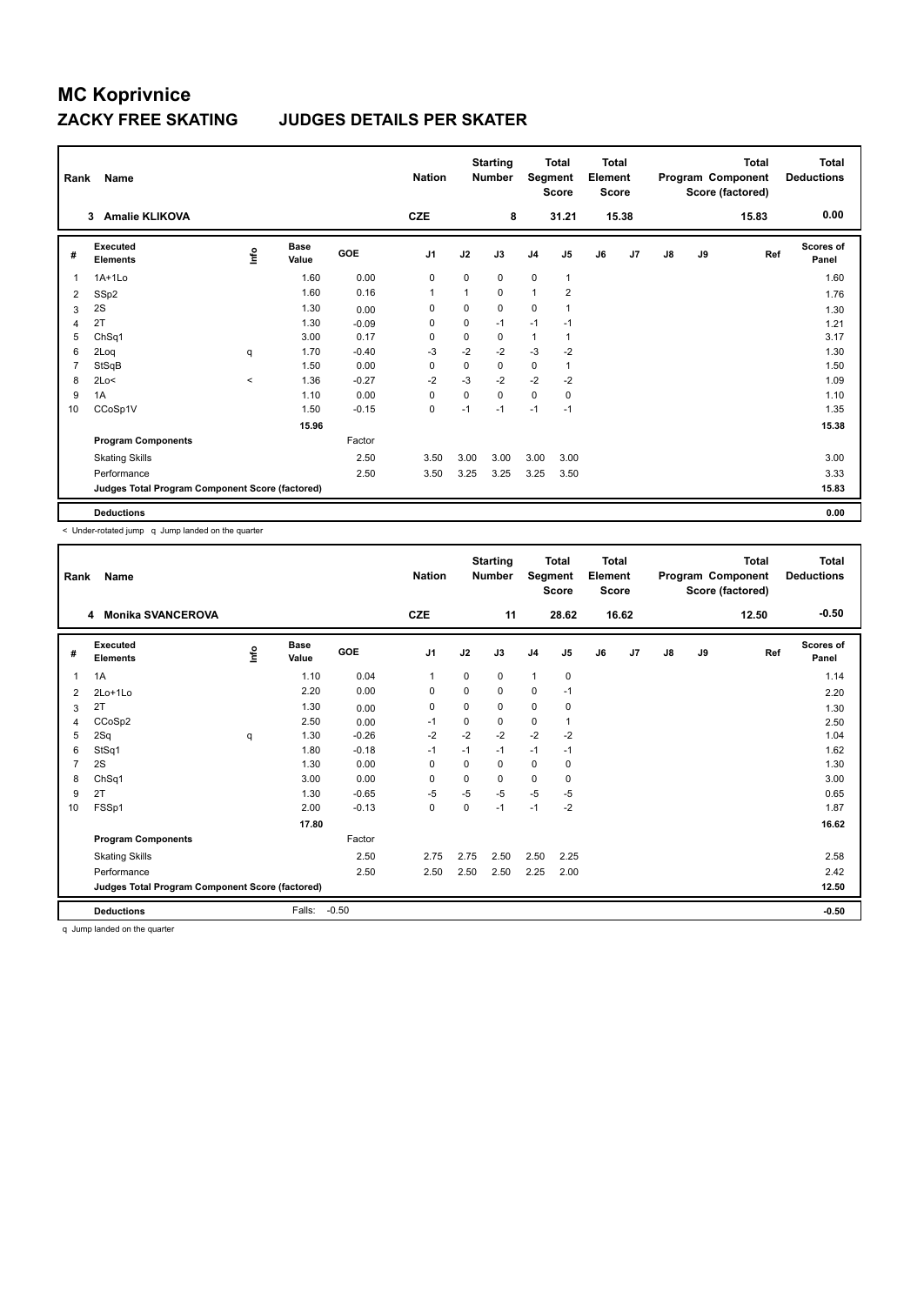#### **ZACKY FREE SKATING JUDGES DETAILS PER SKATER**

| Rank           | Name<br>5 Lucie SOLDANOVA                       |         |                      |         | <b>Nation</b><br><b>CZE</b> |             | <b>Starting</b><br><b>Number</b><br>$\mathbf{2}$ | Segment        | <b>Total</b><br><b>Score</b><br>28.09 | <b>Total</b><br>Element<br><b>Score</b> | 15.03 |               |    | <b>Total</b><br>Program Component<br>Score (factored)<br>13.56 | <b>Total</b><br><b>Deductions</b><br>$-0.50$ |
|----------------|-------------------------------------------------|---------|----------------------|---------|-----------------------------|-------------|--------------------------------------------------|----------------|---------------------------------------|-----------------------------------------|-------|---------------|----|----------------------------------------------------------------|----------------------------------------------|
|                |                                                 |         |                      |         |                             |             |                                                  |                |                                       |                                         |       |               |    |                                                                |                                              |
| #              | Executed<br><b>Elements</b>                     | lnfo    | <b>Base</b><br>Value | GOE     | J <sub>1</sub>              | J2          | J3                                               | J <sub>4</sub> | J5                                    | J6                                      | J7    | $\mathsf{J}8$ | J9 | Ref                                                            | <b>Scores of</b><br>Panel                    |
| 1              | 2S                                              |         | 1.30                 | 0.00    | 0                           | $\mathbf 0$ | 0                                                | $\mathbf 0$    | $\mathbf 0$                           |                                         |       |               |    |                                                                | 1.30                                         |
| $\overline{2}$ | 1A                                              |         | 1.10                 | 0.00    | 0                           | 0           | 0                                                | $\pmb{0}$      | 1                                     |                                         |       |               |    |                                                                | 1.10                                         |
| 3              | 2S                                              |         | 1.30                 | 0.00    | 0                           | 0           | 0                                                | $\mathbf 0$    | $-1$                                  |                                         |       |               |    |                                                                | 1.30                                         |
| 4              | CCoSp2                                          |         | 2.50                 | 0.00    | 0                           | $-1$        | 0                                                | $\mathbf 0$    | 0                                     |                                         |       |               |    |                                                                | 2.50                                         |
| 5              | ChSq1                                           |         | 3.00                 | 0.00    | 0                           | 0           | 0                                                | 0              | -1                                    |                                         |       |               |    |                                                                | 3.00                                         |
| 6              | 2Lo<                                            | $\prec$ | 1.36                 | $-0.68$ | $-5$                        | $-5$        | $-5$                                             | -5             | $-5$                                  |                                         |       |               |    |                                                                | 0.68                                         |
| $\overline{7}$ | 1A                                              |         | 1.10                 | 0.00    | 0                           | 0           | 0                                                | $\mathbf 0$    | 0                                     |                                         |       |               |    |                                                                | 1.10                                         |
| 8              | $1F+1Lo$                                        |         | 1.00                 | 0.00    | $\Omega$                    | $\Omega$    | $\Omega$                                         | $\mathbf 0$    | $\mathbf 0$                           |                                         |       |               |    |                                                                | 1.00                                         |
| 9              | SSp2                                            |         | 1.60                 | 0.00    | $\mathbf 0$                 | 0           | 0                                                | $\mathbf 0$    | $\mathbf 0$                           |                                         |       |               |    |                                                                | 1.60                                         |
| 10             | StSqB                                           |         | 1.50                 | $-0.05$ | $\mathbf 0$                 | $\mathbf 0$ | $-1$                                             | $-1$           | 1                                     |                                         |       |               |    |                                                                | 1.45                                         |
|                |                                                 |         | 15.76                |         |                             |             |                                                  |                |                                       |                                         |       |               |    |                                                                | 15.03                                        |
|                | <b>Program Components</b>                       |         |                      | Factor  |                             |             |                                                  |                |                                       |                                         |       |               |    |                                                                |                                              |
|                | <b>Skating Skills</b>                           |         |                      | 2.50    | 2.75                        | 2.75        | 2.75                                             | 2.75           | 2.75                                  |                                         |       |               |    |                                                                | 2.75                                         |
|                | Performance                                     |         |                      | 2.50    | 2.50                        | 2.75        | 2.75                                             | 2.75           | 2.50                                  |                                         |       |               |    |                                                                | 2.67                                         |
|                | Judges Total Program Component Score (factored) |         |                      |         |                             |             |                                                  |                |                                       |                                         |       |               |    |                                                                | 13.56                                        |
|                | <b>Deductions</b>                               |         | Falls:               | $-0.50$ |                             |             |                                                  |                |                                       |                                         |       |               |    |                                                                | $-0.50$                                      |

< Under-rotated jump

| $-0.50$<br><b>CZE</b><br>15.82<br>Eliska KORNHAUSEROVA<br>7<br>27.62<br>12.30<br>6<br>Executed<br><b>Base</b><br><b>Scores of</b><br>١nfo<br>GOE<br>J <sub>1</sub><br>J2<br>J3<br>J <sub>5</sub><br>J6<br>J7<br>$\mathsf{J}8$<br>J9<br>Ref<br>J <sub>4</sub><br>#<br><b>Elements</b><br>Value<br>Panel<br>$-5$<br>2Lo<br>1.70<br>$-0.85$<br>$-5$<br>$-5$<br>$-5$<br>$-5$<br>0.85<br>1<br>1.60<br>0.00<br>0<br>0<br>0<br>0<br>0<br>SSp2<br>1.60<br>2<br>ChSq1<br>3.00<br>0<br>$\mathbf 0$<br>0<br>0<br>1<br>0.00<br>3.00<br>3<br>2S<br>1.30<br>$\mathbf 0$<br>0<br>0<br>0<br>0<br>0.00<br>1.30<br>4<br>$-5$<br>$-5$<br>$-5$<br>$-5$<br>$1A+2T2$<br>$-0.55$<br>-5<br>1.59<br>2.14<br>5<br>$\prec$<br>0<br>2T<br>1.30<br>$-0.09$<br>$-1$<br>1.21<br>$-1$<br>0<br>$-1$<br>6<br>0<br>1A<br>1.10<br>0.00<br>0<br>1.10<br>$\overline{7}$<br>$\Omega$<br>$\Omega$<br>0<br>StSqB<br>$-0.05$<br>$-1$<br>1.45<br>1.50<br>$\mathbf 0$<br>0<br>$-1$<br>8<br>1<br>2S<br>1.30<br>0.00<br>0<br>1.30<br>9<br>$\mathbf 0$<br>0<br>0<br>1<br>CCoSp2<br>2.50<br>$-0.08$<br>$\mathbf 0$<br>$-1$<br>2.42<br>0<br>$-1$<br>0<br>10<br>15.82<br>17.44<br><b>Program Components</b><br>Factor<br>2.50<br><b>Skating Skills</b><br>2.50<br>2.75<br>2.50<br>2.50<br>2.50<br>2.50<br>2.42<br>Performance<br>2.50<br>2.25<br>2.50<br>2.50<br>2.25<br>2.50<br>12.30<br>Judges Total Program Component Score (factored)<br>$-0.50$<br><b>Deductions</b><br>Falls:<br>$-0.50$ | Rank | Name |  | <b>Nation</b> | <b>Starting</b><br><b>Number</b> | Segment | <b>Total</b><br><b>Score</b> | <b>Total</b><br>Element<br><b>Score</b> |  | <b>Total</b><br>Program Component<br>Score (factored) | <b>Total</b><br><b>Deductions</b> |
|----------------------------------------------------------------------------------------------------------------------------------------------------------------------------------------------------------------------------------------------------------------------------------------------------------------------------------------------------------------------------------------------------------------------------------------------------------------------------------------------------------------------------------------------------------------------------------------------------------------------------------------------------------------------------------------------------------------------------------------------------------------------------------------------------------------------------------------------------------------------------------------------------------------------------------------------------------------------------------------------------------------------------------------------------------------------------------------------------------------------------------------------------------------------------------------------------------------------------------------------------------------------------------------------------------------------------------------------------------------------------------------------------------------------------------------------|------|------|--|---------------|----------------------------------|---------|------------------------------|-----------------------------------------|--|-------------------------------------------------------|-----------------------------------|
|                                                                                                                                                                                                                                                                                                                                                                                                                                                                                                                                                                                                                                                                                                                                                                                                                                                                                                                                                                                                                                                                                                                                                                                                                                                                                                                                                                                                                                              |      |      |  |               |                                  |         |                              |                                         |  |                                                       |                                   |
|                                                                                                                                                                                                                                                                                                                                                                                                                                                                                                                                                                                                                                                                                                                                                                                                                                                                                                                                                                                                                                                                                                                                                                                                                                                                                                                                                                                                                                              |      |      |  |               |                                  |         |                              |                                         |  |                                                       |                                   |
|                                                                                                                                                                                                                                                                                                                                                                                                                                                                                                                                                                                                                                                                                                                                                                                                                                                                                                                                                                                                                                                                                                                                                                                                                                                                                                                                                                                                                                              |      |      |  |               |                                  |         |                              |                                         |  |                                                       |                                   |
|                                                                                                                                                                                                                                                                                                                                                                                                                                                                                                                                                                                                                                                                                                                                                                                                                                                                                                                                                                                                                                                                                                                                                                                                                                                                                                                                                                                                                                              |      |      |  |               |                                  |         |                              |                                         |  |                                                       |                                   |
|                                                                                                                                                                                                                                                                                                                                                                                                                                                                                                                                                                                                                                                                                                                                                                                                                                                                                                                                                                                                                                                                                                                                                                                                                                                                                                                                                                                                                                              |      |      |  |               |                                  |         |                              |                                         |  |                                                       |                                   |
|                                                                                                                                                                                                                                                                                                                                                                                                                                                                                                                                                                                                                                                                                                                                                                                                                                                                                                                                                                                                                                                                                                                                                                                                                                                                                                                                                                                                                                              |      |      |  |               |                                  |         |                              |                                         |  |                                                       |                                   |
|                                                                                                                                                                                                                                                                                                                                                                                                                                                                                                                                                                                                                                                                                                                                                                                                                                                                                                                                                                                                                                                                                                                                                                                                                                                                                                                                                                                                                                              |      |      |  |               |                                  |         |                              |                                         |  |                                                       |                                   |
|                                                                                                                                                                                                                                                                                                                                                                                                                                                                                                                                                                                                                                                                                                                                                                                                                                                                                                                                                                                                                                                                                                                                                                                                                                                                                                                                                                                                                                              |      |      |  |               |                                  |         |                              |                                         |  |                                                       |                                   |
|                                                                                                                                                                                                                                                                                                                                                                                                                                                                                                                                                                                                                                                                                                                                                                                                                                                                                                                                                                                                                                                                                                                                                                                                                                                                                                                                                                                                                                              |      |      |  |               |                                  |         |                              |                                         |  |                                                       |                                   |
|                                                                                                                                                                                                                                                                                                                                                                                                                                                                                                                                                                                                                                                                                                                                                                                                                                                                                                                                                                                                                                                                                                                                                                                                                                                                                                                                                                                                                                              |      |      |  |               |                                  |         |                              |                                         |  |                                                       |                                   |
|                                                                                                                                                                                                                                                                                                                                                                                                                                                                                                                                                                                                                                                                                                                                                                                                                                                                                                                                                                                                                                                                                                                                                                                                                                                                                                                                                                                                                                              |      |      |  |               |                                  |         |                              |                                         |  |                                                       |                                   |
|                                                                                                                                                                                                                                                                                                                                                                                                                                                                                                                                                                                                                                                                                                                                                                                                                                                                                                                                                                                                                                                                                                                                                                                                                                                                                                                                                                                                                                              |      |      |  |               |                                  |         |                              |                                         |  |                                                       |                                   |
|                                                                                                                                                                                                                                                                                                                                                                                                                                                                                                                                                                                                                                                                                                                                                                                                                                                                                                                                                                                                                                                                                                                                                                                                                                                                                                                                                                                                                                              |      |      |  |               |                                  |         |                              |                                         |  |                                                       |                                   |
|                                                                                                                                                                                                                                                                                                                                                                                                                                                                                                                                                                                                                                                                                                                                                                                                                                                                                                                                                                                                                                                                                                                                                                                                                                                                                                                                                                                                                                              |      |      |  |               |                                  |         |                              |                                         |  |                                                       |                                   |
|                                                                                                                                                                                                                                                                                                                                                                                                                                                                                                                                                                                                                                                                                                                                                                                                                                                                                                                                                                                                                                                                                                                                                                                                                                                                                                                                                                                                                                              |      |      |  |               |                                  |         |                              |                                         |  |                                                       |                                   |
|                                                                                                                                                                                                                                                                                                                                                                                                                                                                                                                                                                                                                                                                                                                                                                                                                                                                                                                                                                                                                                                                                                                                                                                                                                                                                                                                                                                                                                              |      |      |  |               |                                  |         |                              |                                         |  |                                                       |                                   |
|                                                                                                                                                                                                                                                                                                                                                                                                                                                                                                                                                                                                                                                                                                                                                                                                                                                                                                                                                                                                                                                                                                                                                                                                                                                                                                                                                                                                                                              |      |      |  |               |                                  |         |                              |                                         |  |                                                       |                                   |
|                                                                                                                                                                                                                                                                                                                                                                                                                                                                                                                                                                                                                                                                                                                                                                                                                                                                                                                                                                                                                                                                                                                                                                                                                                                                                                                                                                                                                                              |      |      |  |               |                                  |         |                              |                                         |  |                                                       |                                   |

< Under-rotated jump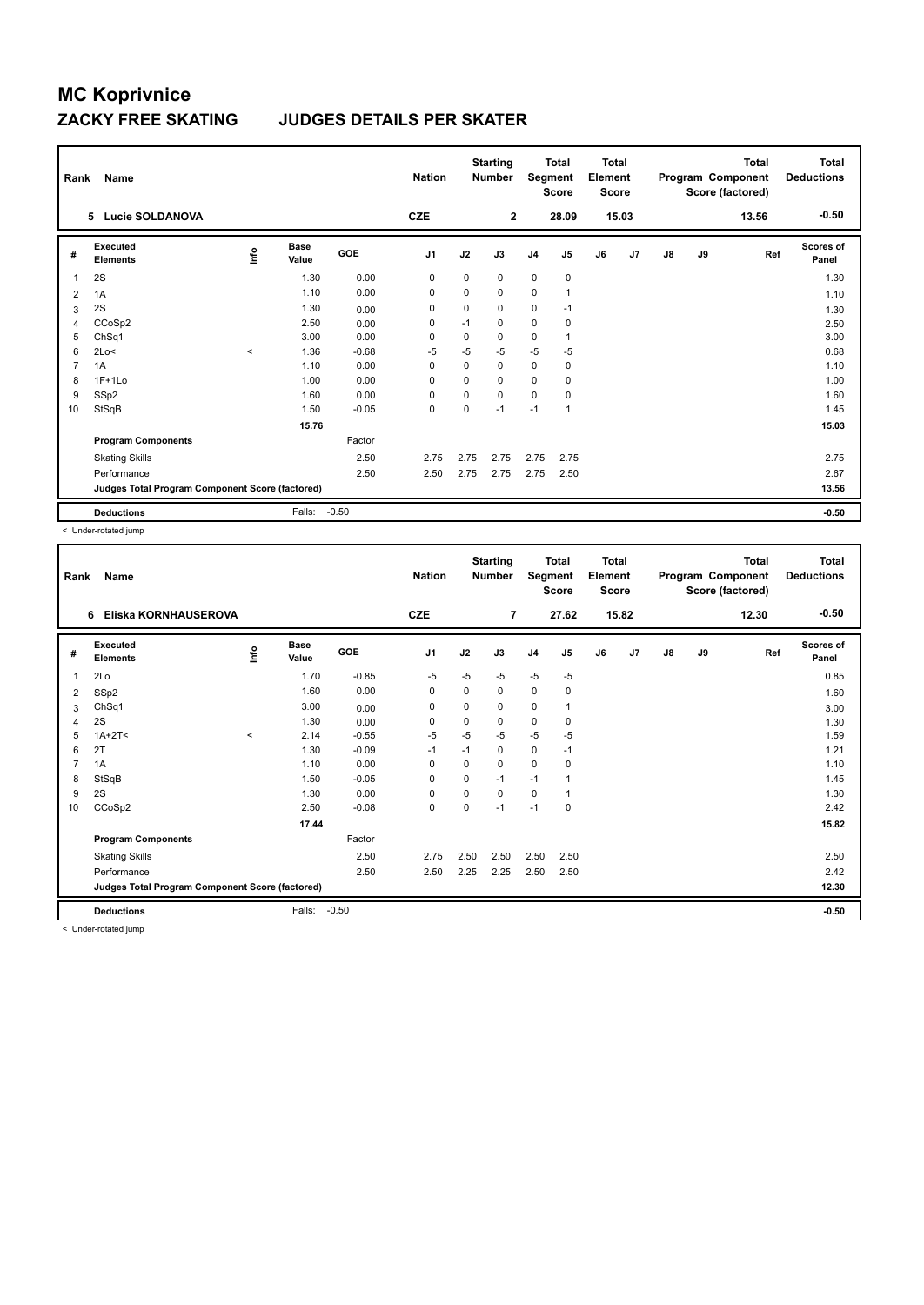### **ZACKY FREE SKATING JUDGES DETAILS PER SKATER**

| Rank           | Name                                            |             |               |         | <b>Nation</b>  |             | <b>Starting</b><br><b>Number</b> | Segment        | <b>Total</b><br><b>Score</b> | <b>Total</b><br>Element<br><b>Score</b> |       |               |    | Total<br>Program Component<br>Score (factored) | <b>Total</b><br><b>Deductions</b> |
|----------------|-------------------------------------------------|-------------|---------------|---------|----------------|-------------|----------------------------------|----------------|------------------------------|-----------------------------------------|-------|---------------|----|------------------------------------------------|-----------------------------------|
|                | <b>Anna PINCAKOVA</b><br>$\overline{7}$         |             |               |         | <b>CZE</b>     |             | 22                               |                | 27.28                        |                                         | 15.82 |               |    | 11.46                                          | 0.00                              |
| #              | Executed<br><b>Elements</b>                     | <u>lnfo</u> | Base<br>Value | GOE     | J <sub>1</sub> | J2          | J3                               | J <sub>4</sub> | J5                           | J6                                      | J7    | $\mathsf{J}8$ | J9 | Ref                                            | Scores of<br>Panel                |
| 1              | 2Tq                                             | q           | 1.30          | $-0.52$ | $-4$           | $-4$        | $-4$                             | $-4$           | $-3$                         |                                         |       |               |    |                                                | 0.78                              |
| 2              | $1A+1Lo$                                        |             | 1.60          | 0.00    | 0              | $\mathbf 0$ | 0                                | $\pmb{0}$      | 0                            |                                         |       |               |    |                                                | 1.60                              |
| 3              | FSSp1                                           |             | 2.00          | $-0.20$ | 0              | $-2$        | $-1$                             | $-1$           | $-1$                         |                                         |       |               |    |                                                | 1.80                              |
| $\overline{4}$ | ChSq1                                           |             | 3.00          | 0.00    | 0              | 0           | 0                                | $-1$           | 0                            |                                         |       |               |    |                                                | 3.00                              |
| 5              | 2S                                              |             | 1.30          | $-0.43$ | $-4$           | $-3$        | $-3$                             | $-4$           | $-1$                         |                                         |       |               |    |                                                | 0.87                              |
| 6              | 2T                                              |             | 1.30          | 0.00    | $\mathbf 0$    | $\mathbf 0$ | 0                                | $\mathbf 0$    | 1                            |                                         |       |               |    |                                                | 1.30                              |
| $\overline{7}$ | CCoSp2                                          |             | 2.50          | $-0.17$ | $\mathbf 0$    | $-1$        | $-1$                             | $-1$           | 0                            |                                         |       |               |    |                                                | 2.33                              |
| 8              | 2S                                              |             | 1.30          | 0.00    | $\Omega$       | 0           | 0                                | 0              | 0                            |                                         |       |               |    |                                                | 1.30                              |
| 9              | 1A                                              |             | 1.10          | 0.00    | 0              | $\Omega$    | 0                                | $\mathbf 0$    | 0                            |                                         |       |               |    |                                                | 1.10                              |
| 10             | StSq1                                           |             | 1.80          | $-0.06$ | $\mathbf 0$    | $\Omega$    | 0                                | $-1$           | $-1$                         |                                         |       |               |    |                                                | 1.74                              |
|                |                                                 |             | 17.20         |         |                |             |                                  |                |                              |                                         |       |               |    |                                                | 15.82                             |
|                | <b>Program Components</b>                       |             |               | Factor  |                |             |                                  |                |                              |                                         |       |               |    |                                                |                                   |
|                | <b>Skating Skills</b>                           |             |               | 2.50    | 2.75           | 2.25        | 2.25                             | 2.50           | 2.25                         |                                         |       |               |    |                                                | 2.33                              |
|                | Performance                                     |             |               | 2.50    | 2.75           | 2.25        | 2.25                             | 2.25           | 2.25                         |                                         |       |               |    |                                                | 2.25                              |
|                | Judges Total Program Component Score (factored) |             |               |         |                |             |                                  |                |                              |                                         |       |               |    |                                                | 11.46                             |
|                | <b>Deductions</b>                               |             |               |         |                |             |                                  |                |                              |                                         |       |               |    |                                                | 0.00                              |

q Jump landed on the quarter

| Rank | Name                                            |         |                      |            | <b>Nation</b>  |             | <b>Starting</b><br><b>Number</b> | Segment        | <b>Total</b><br><b>Score</b> | <b>Total</b><br>Element<br>Score |       |               |    | <b>Total</b><br>Program Component<br>Score (factored) | <b>Total</b><br><b>Deductions</b> |
|------|-------------------------------------------------|---------|----------------------|------------|----------------|-------------|----------------------------------|----------------|------------------------------|----------------------------------|-------|---------------|----|-------------------------------------------------------|-----------------------------------|
|      | Amelia Sarah KUCKOVA<br>8                       |         |                      |            | <b>CZE</b>     |             | 6                                |                | 26.44                        |                                  | 13.11 |               |    | 13.33                                                 | 0.00                              |
| #    | Executed<br><b>Elements</b>                     | ١nfo    | <b>Base</b><br>Value | <b>GOE</b> | J <sub>1</sub> | J2          | J3                               | J <sub>4</sub> | J5                           | J6                               | J7    | $\mathsf{J}8$ | J9 | Ref                                                   | <b>Scores of</b><br>Panel         |
| 1    | $1A+1Lo$                                        |         | 1.60                 | 0.00       | 0              | 0           | $\mathbf 0$                      | 0              | 1                            |                                  |       |               |    |                                                       | 1.60                              |
| 2    | Ch <sub>Sq1</sub>                               |         | 3.00                 | 0.00       | 0              | 0           | 0                                | $\mathbf 0$    | $-1$                         |                                  |       |               |    |                                                       | 3.00                              |
| 3    | 2S<                                             | $\prec$ | 1.04                 | $-0.21$    | $-2$           | $-3$        | $-2$                             | $-2$           | $-2$                         |                                  |       |               |    |                                                       | 0.83                              |
| 4    | SSp2                                            |         | 1.60                 | 0.05       | 0              | 0           | $\mathbf{1}$                     | 0              | 1                            |                                  |       |               |    |                                                       | 1.65                              |
| 5    | 2Lo<                                            | $\prec$ | 1.36                 | $-0.27$    | -2             | $-3$        | -2                               | $-2$           | $-2$                         |                                  |       |               |    |                                                       | 1.09                              |
| 6    | StSqB                                           |         | 1.50                 | 0.00       | $\Omega$       | $\Omega$    | 0                                | 0              | 1                            |                                  |       |               |    |                                                       | 1.50                              |
| 7    | 1A                                              |         | 1.10                 | 0.00       | $\Omega$       | $\Omega$    | $\Omega$                         | $\mathbf 0$    | $\Omega$                     |                                  |       |               |    |                                                       | 1.10                              |
| 8    | 1Lz                                             |         | 0.60                 | $-0.16$    | $-3$           | $\mathbf 0$ | $-3$                             | $-4$           | $-2$                         |                                  |       |               |    |                                                       | 0.44                              |
| 9    | 2S<                                             | $\prec$ | 1.04                 | $-0.24$    | -3             | $-3$        | $-2$                             | $-2$           | $-2$                         |                                  |       |               |    |                                                       | 0.80                              |
| 10   | CCoSp1V                                         |         | 1.50                 | $-0.40$    | $-3$           | $-2$        | 0                                | $-3$           | $-4$                         |                                  |       |               |    |                                                       | 1.10                              |
|      |                                                 |         | 14.34                |            |                |             |                                  |                |                              |                                  |       |               |    |                                                       | 13.11                             |
|      | <b>Program Components</b>                       |         |                      | Factor     |                |             |                                  |                |                              |                                  |       |               |    |                                                       |                                   |
|      | <b>Skating Skills</b>                           |         |                      | 2.50       | 2.75           | 2.75        | 2.75                             | 2.75           | 2.75                         |                                  |       |               |    |                                                       | 2.75                              |
|      | Performance                                     |         |                      | 2.50       | 2.50           | 2.50        | 2.50                             | 2.75           | 3.00                         |                                  |       |               |    |                                                       | 2.58                              |
|      | Judges Total Program Component Score (factored) |         |                      |            |                |             |                                  |                |                              |                                  |       |               |    |                                                       | 13.33                             |
|      | <b>Deductions</b>                               |         |                      |            |                |             |                                  |                |                              |                                  |       |               |    |                                                       | 0.00                              |

< Under-rotated jump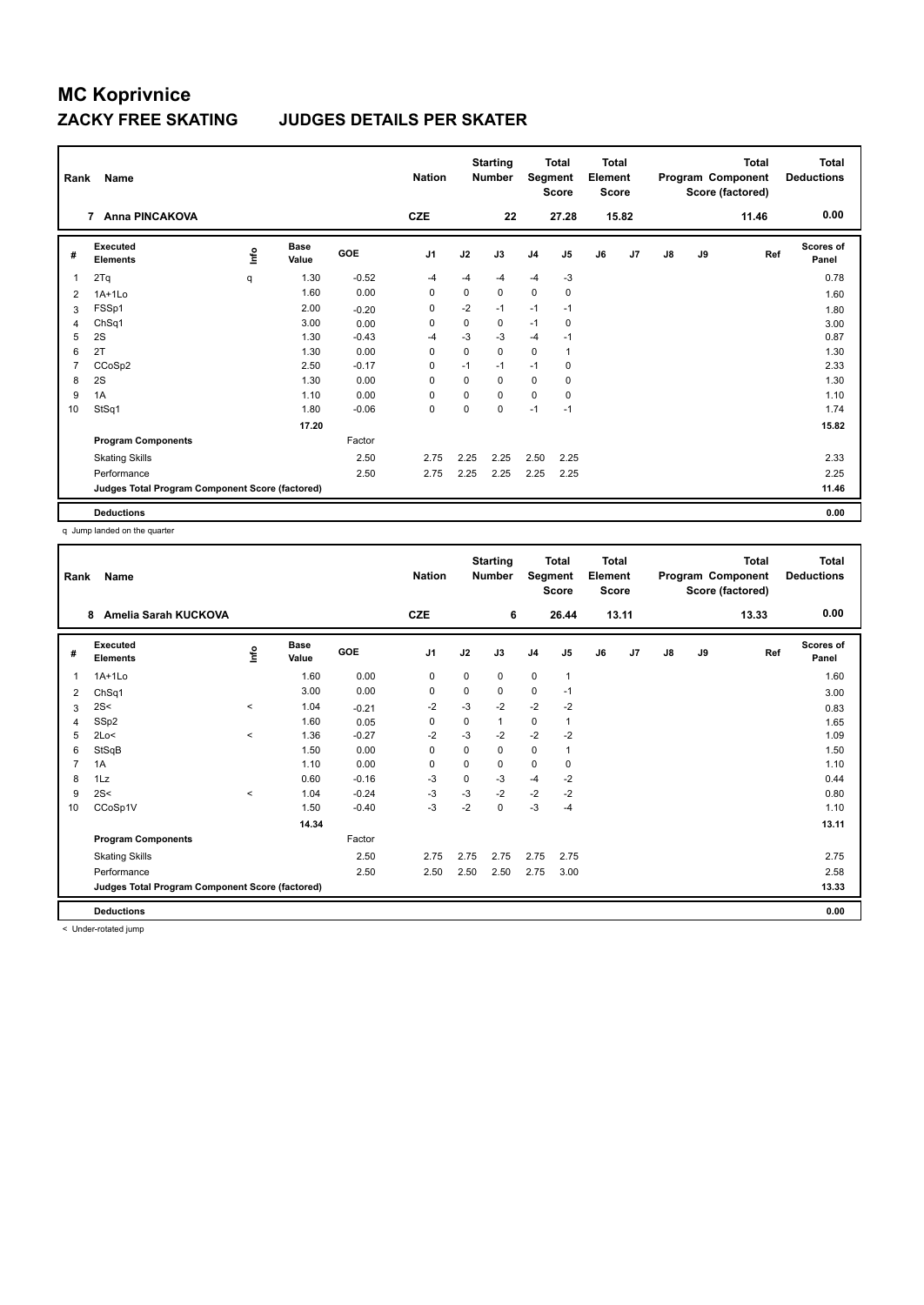#### **ZACKY FREE SKATING JUDGES DETAILS PER SKATER**

| Rank           | Name                                            |             |               |         | <b>Nation</b> |             | <b>Starting</b><br><b>Number</b> | Segment        | Total<br><b>Score</b> | <b>Total</b><br>Element<br><b>Score</b> |       |               |    | Total<br>Program Component<br>Score (factored) | <b>Total</b><br><b>Deductions</b> |
|----------------|-------------------------------------------------|-------------|---------------|---------|---------------|-------------|----------------------------------|----------------|-----------------------|-----------------------------------------|-------|---------------|----|------------------------------------------------|-----------------------------------|
|                | <b>Amelie VANKOVA</b><br>9                      |             |               |         | <b>CZE</b>    |             | 1                                |                | 26.02                 |                                         | 13.52 |               |    | 12.50                                          | 0.00                              |
| #              | Executed<br><b>Elements</b>                     | <u>lnfo</u> | Base<br>Value | GOE     | J1            | J2          | J3                               | J <sub>4</sub> | J5                    | J6                                      | J7    | $\mathsf{J}8$ | J9 | Ref                                            | Scores of<br>Panel                |
| 1              | 2Loq                                            | q           | 1.70          | $-0.85$ | -5            | $-5$        | $-5$                             | $-5$           | $-5$                  |                                         |       |               |    |                                                | 0.85                              |
| 2              | 2S<                                             | $\hat{}$    | 1.04          | $-0.52$ | $-5$          | $-5$        | $-5$                             | $-5$           | $-5$                  |                                         |       |               |    |                                                | 0.52                              |
| 3              | 2Lo                                             |             | 1.70          | $-0.85$ | $-5$          | $-5$        | $-5$                             | $-5$           | $-4$                  |                                         |       |               |    |                                                | 0.85                              |
| $\overline{4}$ | StSqB                                           |             | 1.50          | 0.00    | 0             | 0           | 0                                | 0              | 0                     |                                         |       |               |    |                                                | 1.50                              |
| 5              | $1A+1Lo$                                        |             | 1.60          | 0.00    | 0             | 0           | 0                                | $\mathbf 0$    | 0                     |                                         |       |               |    |                                                | 1.60                              |
| 6              | SSp2                                            |             | 1.60          | 0.00    | 0             | 0           | 0                                | $\mathbf 0$    | 0                     |                                         |       |               |    |                                                | 1.60                              |
| $\overline{7}$ | 1F                                              |             | 0.50          | 0.00    | $\mathbf 0$   | $\mathbf 0$ | 0                                | $\mathbf 0$    | 0                     |                                         |       |               |    |                                                | 0.50                              |
| 8              | 1A                                              |             | 1.10          | 0.00    | $\Omega$      | $\Omega$    | 0                                | 0              | 0                     |                                         |       |               |    |                                                | 1.10                              |
| 9              | ChSq1                                           |             | 3.00          | 0.00    | $\mathbf 0$   | $\Omega$    | 0                                | $\mathbf 0$    | 0                     |                                         |       |               |    |                                                | 3.00                              |
| 10             | CCoSp1                                          |             | 2.00          | 0.00    | $\mathbf 0$   | $\Omega$    | 0                                | $\mathbf 0$    | $\mathbf 0$           |                                         |       |               |    |                                                | 2.00                              |
|                |                                                 |             | 15.74         |         |               |             |                                  |                |                       |                                         |       |               |    |                                                | 13.52                             |
|                | <b>Program Components</b>                       |             |               | Factor  |               |             |                                  |                |                       |                                         |       |               |    |                                                |                                   |
|                | <b>Skating Skills</b>                           |             |               | 2.50    | 2.50          | 2.50        | 2.50                             | 2.50           | 2.50                  |                                         |       |               |    |                                                | 2.50                              |
|                | Performance                                     |             |               | 2.50    | 2.50          | 2.50        | 2.50                             | 2.50           | 2.50                  |                                         |       |               |    |                                                | 2.50                              |
|                | Judges Total Program Component Score (factored) |             |               |         |               |             |                                  |                |                       |                                         |       |               |    |                                                | 12.50                             |
|                | <b>Deductions</b>                               |             |               |         |               |             |                                  |                |                       |                                         |       |               |    |                                                | 0.00                              |

< Under-rotated jump q Jump landed on the quarter

| Rank           | Name                                            |          |                      |            | <b>Nation</b>  |      | <b>Starting</b><br><b>Number</b> | Segment        | <b>Total</b><br><b>Score</b> | <b>Total</b><br>Element<br><b>Score</b> |                |               |    | <b>Total</b><br>Program Component<br>Score (factored) | <b>Total</b><br><b>Deductions</b> |
|----------------|-------------------------------------------------|----------|----------------------|------------|----------------|------|----------------------------------|----------------|------------------------------|-----------------------------------------|----------------|---------------|----|-------------------------------------------------------|-----------------------------------|
|                | <b>Klara VLCKOVA</b><br>10                      |          |                      |            | <b>CZE</b>     |      | 5                                |                | 25.44                        |                                         | 13.34          |               |    | 12.10                                                 | 0.00                              |
| #              | Executed<br><b>Elements</b>                     | lnfo     | <b>Base</b><br>Value | <b>GOE</b> | J <sub>1</sub> | J2   | J3                               | J <sub>4</sub> | J5                           | J6                                      | J <sub>7</sub> | $\mathsf{J}8$ | J9 | Ref                                                   | <b>Scores of</b><br>Panel         |
| 1              | $1A+1Lo$                                        |          | 1.60                 | 0.00       | 0              | 0    | 0                                | $\mathbf 0$    | 0                            |                                         |                |               |    |                                                       | 1.60                              |
| $\overline{2}$ | 1Lz                                             |          | 0.60                 | 0.00       | 0              | 0    | 0                                | 0              | 0                            |                                         |                |               |    |                                                       | 0.60                              |
| 3              | 1F                                              |          | 0.50                 | 0.00       | 0              | 0    | 0                                | $\mathbf 0$    | 0                            |                                         |                |               |    |                                                       | 0.50                              |
| 4              | StSqB                                           |          | 1.50                 | 0.00       | 0              | 0    | $-1$                             | 0              | 1                            |                                         |                |               |    |                                                       | 1.50                              |
| 5              | 2Sq                                             | q        | 1.30                 | $-0.65$    | $-5$           | $-5$ | $-5$                             | $-5$           | -5                           |                                         |                |               |    |                                                       | 0.65                              |
| 6              | SSp2                                            |          | 1.60                 | $-0.21$    | $-1$           | $-2$ | $-2$                             | $-1$           | 0                            |                                         |                |               |    |                                                       | 1.39                              |
| 7              | ChSq1                                           |          | 3.00                 | $-0.33$    | $\mathbf 0$    | 0    | $-3$                             | $-1$           | $-1$                         |                                         |                |               |    |                                                       | 2.67                              |
| 8              | 2S<                                             | $\hat{}$ | 1.04                 | $-0.21$    | $-2$           | $-2$ | $-2$                             | $-2$           | $-2$                         |                                         |                |               |    |                                                       | 0.83                              |
| 9              | 1A                                              |          | 1.10                 | 0.00       | 0              | 0    | 0                                | 0              | 0                            |                                         |                |               |    |                                                       | 1.10                              |
| 10             | CCoSp2                                          |          | 2.50                 | 0.00       | $\pmb{0}$      | 0    | 0                                | $\pmb{0}$      | 1                            |                                         |                |               |    |                                                       | 2.50                              |
|                |                                                 |          | 14.74                |            |                |      |                                  |                |                              |                                         |                |               |    |                                                       | 13.34                             |
|                | <b>Program Components</b>                       |          |                      | Factor     |                |      |                                  |                |                              |                                         |                |               |    |                                                       |                                   |
|                | <b>Skating Skills</b>                           |          |                      | 2.50       | 2.00           | 2.50 | 2.50                             | 2.25           | 2.75                         |                                         |                |               |    |                                                       | 2.42                              |
|                | Performance                                     |          |                      | 2.50       | 2.00           | 2.50 | 2.25                             | 2.50           | 2.50                         |                                         |                |               |    |                                                       | 2.42                              |
|                | Judges Total Program Component Score (factored) |          |                      |            |                |      |                                  |                |                              |                                         |                |               |    |                                                       | 12.10                             |
|                | <b>Deductions</b>                               |          |                      |            |                |      |                                  |                |                              |                                         |                |               |    |                                                       | 0.00                              |

< Under-rotated jump q Jump landed on the quarter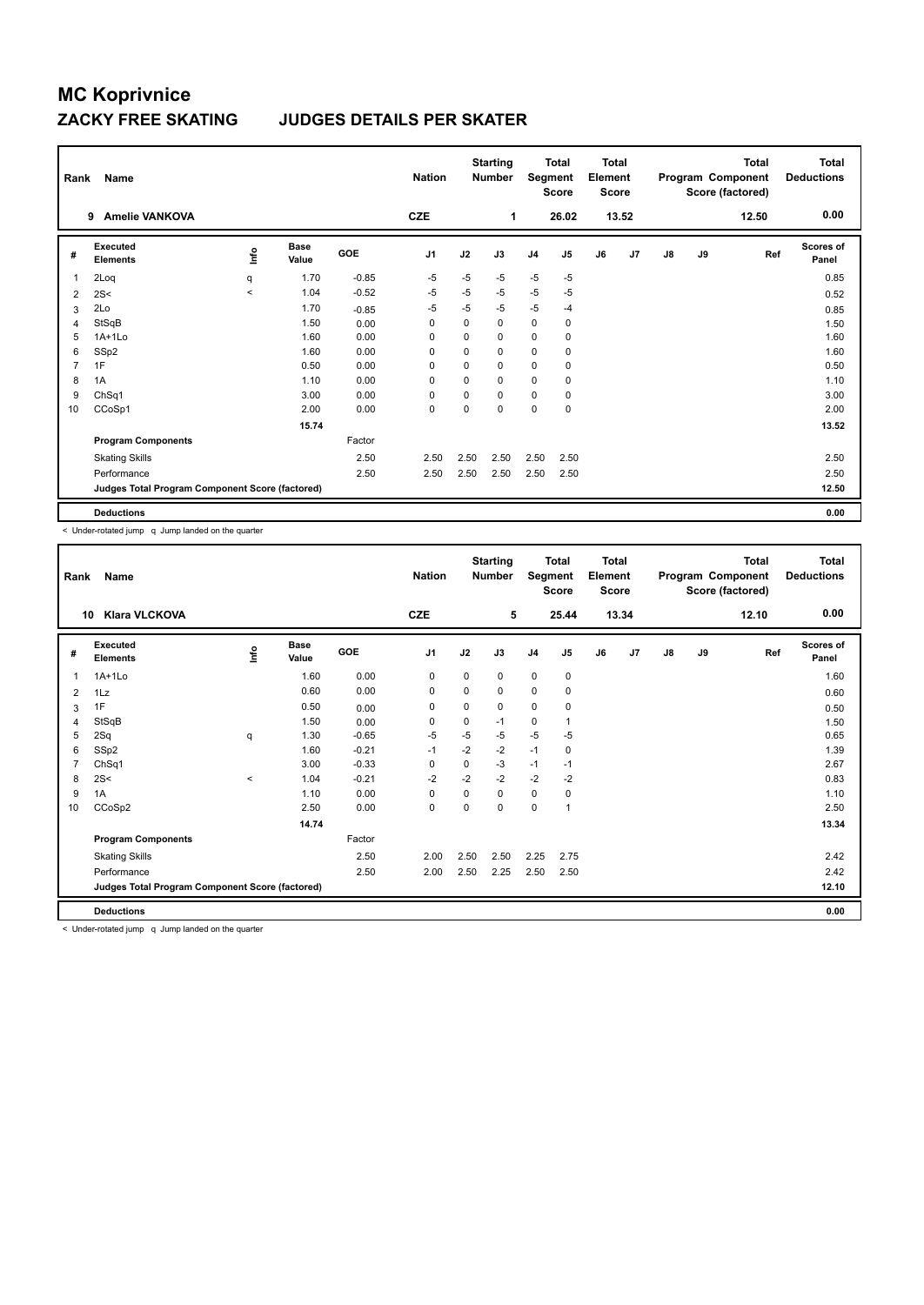### **ZACKY FREE SKATING JUDGES DETAILS PER SKATER**

| Rank           | Name<br>Lucie BALAKOVA<br>11                    |         |                      |         | <b>Nation</b><br><b>CZE</b> |          | <b>Starting</b><br><b>Number</b><br>9 |                | <b>Total</b><br>Segment<br><b>Score</b><br>24.48 | <b>Total</b><br>Element<br><b>Score</b> | 12.48 |    |    | <b>Total</b><br>Program Component<br>Score (factored)<br>12.50 | <b>Total</b><br><b>Deductions</b><br>$-0.50$ |
|----------------|-------------------------------------------------|---------|----------------------|---------|-----------------------------|----------|---------------------------------------|----------------|--------------------------------------------------|-----------------------------------------|-------|----|----|----------------------------------------------------------------|----------------------------------------------|
|                |                                                 |         |                      |         |                             |          |                                       |                |                                                  |                                         |       |    |    |                                                                |                                              |
| #              | Executed<br><b>Elements</b>                     | lnfo    | <b>Base</b><br>Value | GOE     | J <sub>1</sub>              | J2       | J3                                    | J <sub>4</sub> | J5                                               | J6                                      | J7    | J8 | J9 | Ref                                                            | <b>Scores of</b><br>Panel                    |
| $\mathbf{1}$   | $1F+1Lo$                                        |         | 1.00                 | 0.00    | 0                           | 0        | 0                                     | $\mathbf 0$    | $\mathbf 0$                                      |                                         |       |    |    |                                                                | 1.00                                         |
| 2              | 2S                                              |         | 1.30                 | $-0.65$ | -5                          | $-5$     | $-5$                                  | -5             | $-5$                                             |                                         |       |    |    |                                                                | 0.65                                         |
| 3              | 1A                                              |         | 1.10                 | 0.00    | 0                           | 0        | 0                                     | $\mathbf 0$    | 0                                                |                                         |       |    |    |                                                                | 1.10                                         |
| 4              | SSp2                                            |         | 1.60                 | $-0.05$ | $\mathbf 0$                 | $-1$     | 0                                     | $\mathbf 0$    | $-1$                                             |                                         |       |    |    |                                                                | 1.55                                         |
| 5              | StSqB                                           |         | 1.50                 | $-0.15$ | $-1$                        | $-1$     | $-2$                                  | $-1$           | $\mathbf 0$                                      |                                         |       |    |    |                                                                | 1.35                                         |
| 6              | ChSq1                                           |         | 3.00                 | 0.00    | 0                           | 0        | 0                                     | 0              |                                                  |                                         |       |    |    |                                                                | 3.00                                         |
| $\overline{7}$ | 2S<                                             | $\prec$ | 1.04                 | $-0.31$ | $-3$                        | $-3$     | $-3$                                  | $-2$           | $-3$                                             |                                         |       |    |    |                                                                | 0.73                                         |
| 8              | 1A                                              |         | 1.10                 | 0.00    | $\Omega$                    | $\Omega$ | $\Omega$                              | $\mathbf 0$    | $\mathbf 0$                                      |                                         |       |    |    |                                                                | 1.10                                         |
| 9              | 1Lo                                             |         | 0.50                 | 0.00    | $\mathbf 0$                 | 0        | 0                                     | $\mathbf 0$    | 0                                                |                                         |       |    |    |                                                                | 0.50                                         |
| 10             | CCoSp1V                                         |         | 1.50                 | 0.00    | $\mathbf 0$                 | $\Omega$ | 0                                     | $\mathbf 0$    | $\mathbf 0$                                      |                                         |       |    |    |                                                                | 1.50                                         |
|                |                                                 |         | 13.64                |         |                             |          |                                       |                |                                                  |                                         |       |    |    |                                                                | 12.48                                        |
|                | <b>Program Components</b>                       |         |                      | Factor  |                             |          |                                       |                |                                                  |                                         |       |    |    |                                                                |                                              |
|                | <b>Skating Skills</b>                           |         |                      | 2.50    | 2.75                        | 2.50     | 2.50                                  | 2.50           | 2.50                                             |                                         |       |    |    |                                                                | 2.50                                         |
|                | Performance                                     |         |                      | 2.50    | 2.75                        | 2.75     | 2.50                                  | 2.25           | 2.25                                             |                                         |       |    |    |                                                                | 2.50                                         |
|                | Judges Total Program Component Score (factored) |         |                      |         |                             |          |                                       |                |                                                  |                                         |       |    |    |                                                                | 12.50                                        |
|                | <b>Deductions</b>                               |         | Falls:               | $-0.50$ |                             |          |                                       |                |                                                  |                                         |       |    |    |                                                                | $-0.50$                                      |

< Under-rotated jump

| Rank           | <b>Name</b>                                     |          |                      |         | <b>Nation</b>  |          | <b>Starting</b><br><b>Number</b> | Segment        | <b>Total</b><br><b>Score</b> | <b>Total</b><br>Element<br><b>Score</b> |       |               |    | <b>Total</b><br>Program Component<br>Score (factored) | <b>Total</b><br><b>Deductions</b> |
|----------------|-------------------------------------------------|----------|----------------------|---------|----------------|----------|----------------------------------|----------------|------------------------------|-----------------------------------------|-------|---------------|----|-------------------------------------------------------|-----------------------------------|
|                | Zuzana KUBOVA<br>12                             |          |                      |         | <b>CZE</b>     |          | 3                                |                | 24.48                        |                                         | 13.92 |               |    | 11.06                                                 | $-0.50$                           |
| #              | Executed<br><b>Elements</b>                     | ١nfo     | <b>Base</b><br>Value | GOE     | J <sub>1</sub> | J2       | J3                               | J <sub>4</sub> | J5                           | J6                                      | J7    | $\mathsf{J}8$ | J9 | Ref                                                   | Scores of<br>Panel                |
| 1              | 1A                                              |          | 1.10                 | 0.00    | 0              | 0        | 0                                | $\mathbf 0$    | 0                            |                                         |       |               |    |                                                       | 1.10                              |
| 2              | 1Lo                                             |          | 0.50                 | 0.00    | 0              | 0        | 0                                | 0              | 0                            |                                         |       |               |    |                                                       | 0.50                              |
| 3              | 1Lz+1Lo                                         |          | 1.10                 | 0.00    | 0              | 0        | 0                                | $\pmb{0}$      | 0                            |                                         |       |               |    |                                                       | 1.10                              |
| 4              | SSp2                                            |          | 1.60                 | 0.00    | 0              | 0        | 0                                | 0              |                              |                                         |       |               |    |                                                       | 1.60                              |
| 5              | ChSq1                                           |          | 3.00                 | 0.00    | 0              | 0        | 0                                | $\mathbf 0$    | 0                            |                                         |       |               |    |                                                       | 3.00                              |
| 6              | 2S<                                             | $\hat{}$ | 1.04                 | $-0.52$ | $-5$           | $-5$     | $-5$                             | $-5$           | $-5$                         |                                         |       |               |    |                                                       | 0.52                              |
| $\overline{7}$ | 1A                                              |          | 1.10                 | 0.00    | $-2$           | 0        | 0                                | $\pmb{0}$      | 0                            |                                         |       |               |    |                                                       | 1.10                              |
| 8              | 2Sq                                             | q        | 1.30                 | $-0.30$ | $-3$           | $-2$     | $-2$                             | $-2$           | $-3$                         |                                         |       |               |    |                                                       | 1.00                              |
| 9              | StSqB                                           |          | 1.50                 | 0.00    | 0              | 0        | 0                                | $-1$           | 0                            |                                         |       |               |    |                                                       | 1.50                              |
| 10             | CCoSp2                                          |          | 2.50                 | 0.00    | 0              | $\Omega$ | 0                                | 0              | 0                            |                                         |       |               |    |                                                       | 2.50                              |
|                |                                                 |          | 14.74                |         |                |          |                                  |                |                              |                                         |       |               |    |                                                       | 13.92                             |
|                | <b>Program Components</b>                       |          |                      | Factor  |                |          |                                  |                |                              |                                         |       |               |    |                                                       |                                   |
|                | <b>Skating Skills</b>                           |          |                      | 2.50    | 2.50           | 2.25     | 2.25                             | 2.25           | 2.25                         |                                         |       |               |    |                                                       | 2.25                              |
|                | Performance                                     |          |                      | 2.50    | 2.50           | 2.25     | 2.00                             | 2.00           | 2.25                         |                                         |       |               |    |                                                       | 2.17                              |
|                | Judges Total Program Component Score (factored) |          |                      |         |                |          |                                  |                |                              |                                         |       |               |    |                                                       | 11.06                             |
|                | <b>Deductions</b>                               |          | Falls:               | $-0.50$ |                |          |                                  |                |                              |                                         |       |               |    |                                                       | $-0.50$                           |
|                | .                                               |          |                      |         |                |          |                                  |                |                              |                                         |       |               |    |                                                       |                                   |

< Under-rotated jump q Jump landed on the quarter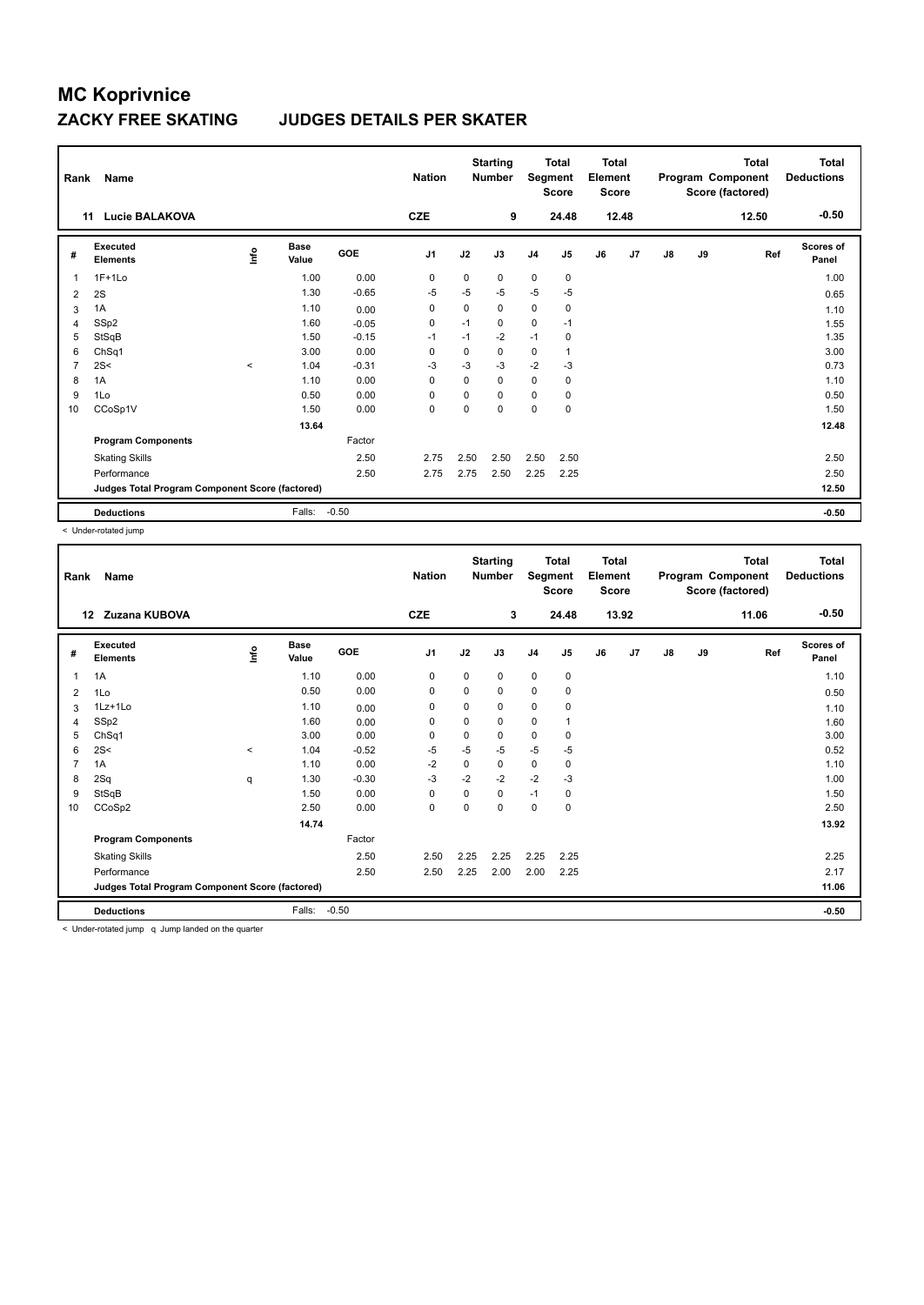### **ZACKY FREE SKATING JUDGES DETAILS PER SKATER**

| Rank           | Name<br><b>Timea PATAKOVA</b><br>13             |         |                      | <b>Nation</b> | <b>Starting</b><br><b>Total</b><br>Segment<br><b>Number</b><br><b>Score</b><br><b>SVK</b><br>13<br>24.32 |      | <b>Total</b><br>Element<br><b>Score</b><br>13.56 |                | Program Component<br>Score (factored) |    | <b>Total</b><br>11.26 | <b>Total</b><br><b>Deductions</b><br>$-0.50$ |    |     |                           |
|----------------|-------------------------------------------------|---------|----------------------|---------------|----------------------------------------------------------------------------------------------------------|------|--------------------------------------------------|----------------|---------------------------------------|----|-----------------------|----------------------------------------------|----|-----|---------------------------|
|                |                                                 |         |                      |               |                                                                                                          |      |                                                  |                |                                       |    |                       |                                              |    |     |                           |
| #              | Executed<br><b>Elements</b>                     | lnfo    | <b>Base</b><br>Value | <b>GOE</b>    | J <sub>1</sub>                                                                                           | J2   | J3                                               | J <sub>4</sub> | J <sub>5</sub>                        | J6 | J <sub>7</sub>        | $\mathsf{J}8$                                | J9 | Ref | <b>Scores of</b><br>Panel |
| $\overline{1}$ | $1Lo+2Lo<$                                      | $\prec$ | 1.86                 | $-0.68$       | $-5$                                                                                                     | $-5$ | $-5$                                             | $-5$           | $-5$                                  |    |                       |                                              |    |     | 1.18                      |
| 2              | CCoSp2                                          |         | 2.50                 | 0.00          | 0                                                                                                        | 0    | 0                                                | $\mathbf 0$    | 1                                     |    |                       |                                              |    |     | 2.50                      |
| 3              | 2S                                              |         | 1.30                 | $-0.48$       | -4                                                                                                       | $-4$ | $-3$                                             | $-3$           | $-4$                                  |    |                       |                                              |    |     | 0.82                      |
| 4              | 1F                                              |         | 0.50                 | 0.00          | 0                                                                                                        | 0    | 0                                                | $\mathbf 0$    | 0                                     |    |                       |                                              |    |     | 0.50                      |
| 5              | ChSq1                                           |         | 3.00                 | 0.00          | $\mathbf 0$                                                                                              | 0    | 0                                                | 0              | 0                                     |    |                       |                                              |    |     | 3.00                      |
| 6              | 1S                                              |         | 0.40                 | 0.00          | 0                                                                                                        | 0    | 0                                                | $\mathbf 0$    | 0                                     |    |                       |                                              |    |     | 0.40                      |
| $\overline{7}$ | 1A                                              |         | 1.10                 | $-0.11$       | $-1$                                                                                                     | $-2$ | $-1$                                             | $-1$           | $-1$                                  |    |                       |                                              |    |     | 0.99                      |
| 8              | 1A                                              |         | 1.10                 | $-0.18$       | $-2$                                                                                                     | $-3$ | $-1$                                             | $-1$           | $-2$                                  |    |                       |                                              |    |     | 0.92                      |
| 9              | CS <sub>p2</sub>                                |         | 1.80                 | 0.00          | 0                                                                                                        | 0    | 0                                                | $\mathbf 0$    | 1                                     |    |                       |                                              |    |     | 1.80                      |
| 10             | StSqB                                           |         | 1.50                 | $-0.05$       | $\mathbf 0$                                                                                              | 0    | $\Omega$                                         | $-1$           | $-2$                                  |    |                       |                                              |    |     | 1.45                      |
|                |                                                 |         | 15.06                |               |                                                                                                          |      |                                                  |                |                                       |    |                       |                                              |    |     | 13.56                     |
|                | <b>Program Components</b>                       |         |                      | Factor        |                                                                                                          |      |                                                  |                |                                       |    |                       |                                              |    |     |                           |
|                | <b>Skating Skills</b>                           |         |                      | 2.50          | 2.25                                                                                                     | 2.25 | 2.25                                             | 2.00           | 1.75                                  |    |                       |                                              |    |     | 2.17                      |
|                | Performance                                     |         |                      | 2.50          | 2.50                                                                                                     | 2.50 | 2.25                                             | 2.25           | 1.75                                  |    |                       |                                              |    |     | 2.33                      |
|                | Judges Total Program Component Score (factored) |         |                      |               |                                                                                                          |      |                                                  |                |                                       |    |                       |                                              |    |     | 11.26                     |
|                | <b>Deductions</b>                               |         | Falls:               | $-0.50$       |                                                                                                          |      |                                                  |                |                                       |    |                       |                                              |    |     | $-0.50$                   |

< Under-rotated jump

| Rank           | Name                                            |         |                      |         | <b>Nation</b>  |             | <b>Starting</b><br><b>Number</b> | Segment        | <b>Total</b><br><b>Score</b> | <b>Total</b><br>Element<br><b>Score</b> |       |               |    | <b>Total</b><br>Program Component<br>Score (factored) | <b>Total</b><br><b>Deductions</b> |
|----------------|-------------------------------------------------|---------|----------------------|---------|----------------|-------------|----------------------------------|----------------|------------------------------|-----------------------------------------|-------|---------------|----|-------------------------------------------------------|-----------------------------------|
|                | <b>Thea HALMOVA</b><br>14                       |         |                      |         | <b>CZE</b>     |             | 14                               |                | 24.30                        |                                         | 12.22 |               |    | 12.08                                                 | 0.00                              |
| #              | Executed<br><b>Elements</b>                     | ١nfo    | <b>Base</b><br>Value | GOE     | J <sub>1</sub> | J2          | J3                               | J <sub>4</sub> | J5                           | J6                                      | J7    | $\mathsf{J}8$ | J9 | Ref                                                   | <b>Scores of</b><br>Panel         |
| 1              | 1Lz                                             |         | 0.60                 | 0.00    | 0              | 0           | 0                                | $\mathbf 0$    | 0                            |                                         |       |               |    |                                                       | 0.60                              |
| 2              | $1A+1T$                                         |         | 1.50                 | 0.00    | 0              | 0           | 0                                | $\mathbf 0$    | 0                            |                                         |       |               |    |                                                       | 1.50                              |
| 3              | 1F                                              |         | 0.50                 | 0.00    | 0              | 0           | 0                                | 0              | 0                            |                                         |       |               |    |                                                       | 0.50                              |
| 4              | 1Lo                                             |         | 0.50                 | 0.00    | 0              | 0           | 0                                | $\mathbf 0$    | 0                            |                                         |       |               |    |                                                       | 0.50                              |
| 6              | CCoSp1V                                         |         | 1.50                 | $-0.05$ | 0              | $\mathbf 0$ | 0                                | $-1$           | $-1$                         |                                         |       |               |    |                                                       | 1.45                              |
| $\overline{7}$ | ChSq1                                           |         | 3.00                 | 0.00    | $\mathbf{1}$   | $\Omega$    | 0                                | $\pmb{0}$      | 0                            |                                         |       |               |    |                                                       | 3.00                              |
| 8              | 2S<                                             | $\prec$ | 1.04                 | $-0.52$ | $-5$           | $-5$        | $-5$                             | $-5$           | $-5$                         |                                         |       |               |    |                                                       | 0.52                              |
| 9              | StSqB                                           |         | 1.50                 | $-0.05$ | 0              | 0           | 0                                | $-1$           | $-2$                         |                                         |       |               |    |                                                       | 1.45                              |
| 10             | 1A                                              |         | 1.10                 | 0.00    | 0              | 0           | 0                                | 0              | 0                            |                                         |       |               |    |                                                       | 1.10                              |
| 11             | SSp2                                            |         | 1.60                 | 0.00    | $\mathbf 0$    | 0           | 0                                | $\overline{1}$ | 0                            |                                         |       |               |    |                                                       | 1.60                              |
|                |                                                 |         | 12.84                |         |                |             |                                  |                |                              |                                         |       |               |    |                                                       | 12.22                             |
|                | <b>Program Components</b>                       |         |                      | Factor  |                |             |                                  |                |                              |                                         |       |               |    |                                                       |                                   |
|                | <b>Skating Skills</b>                           |         |                      | 2.50    | 2.75           | 2.50        | 2.25                             | 2.25           | 2.00                         |                                         |       |               |    |                                                       | 2.33                              |
|                | Performance                                     |         |                      | 2.50    | 2.75           | 2.75        | 2.50                             | 2.25           | 2.25                         |                                         |       |               |    |                                                       | 2.50                              |
|                | Judges Total Program Component Score (factored) |         |                      |         |                |             |                                  |                |                              |                                         |       |               |    |                                                       | 12.08                             |
|                | <b>Deductions</b>                               |         |                      |         |                |             |                                  |                |                              |                                         |       |               |    |                                                       | 0.00                              |

< Under-rotated jump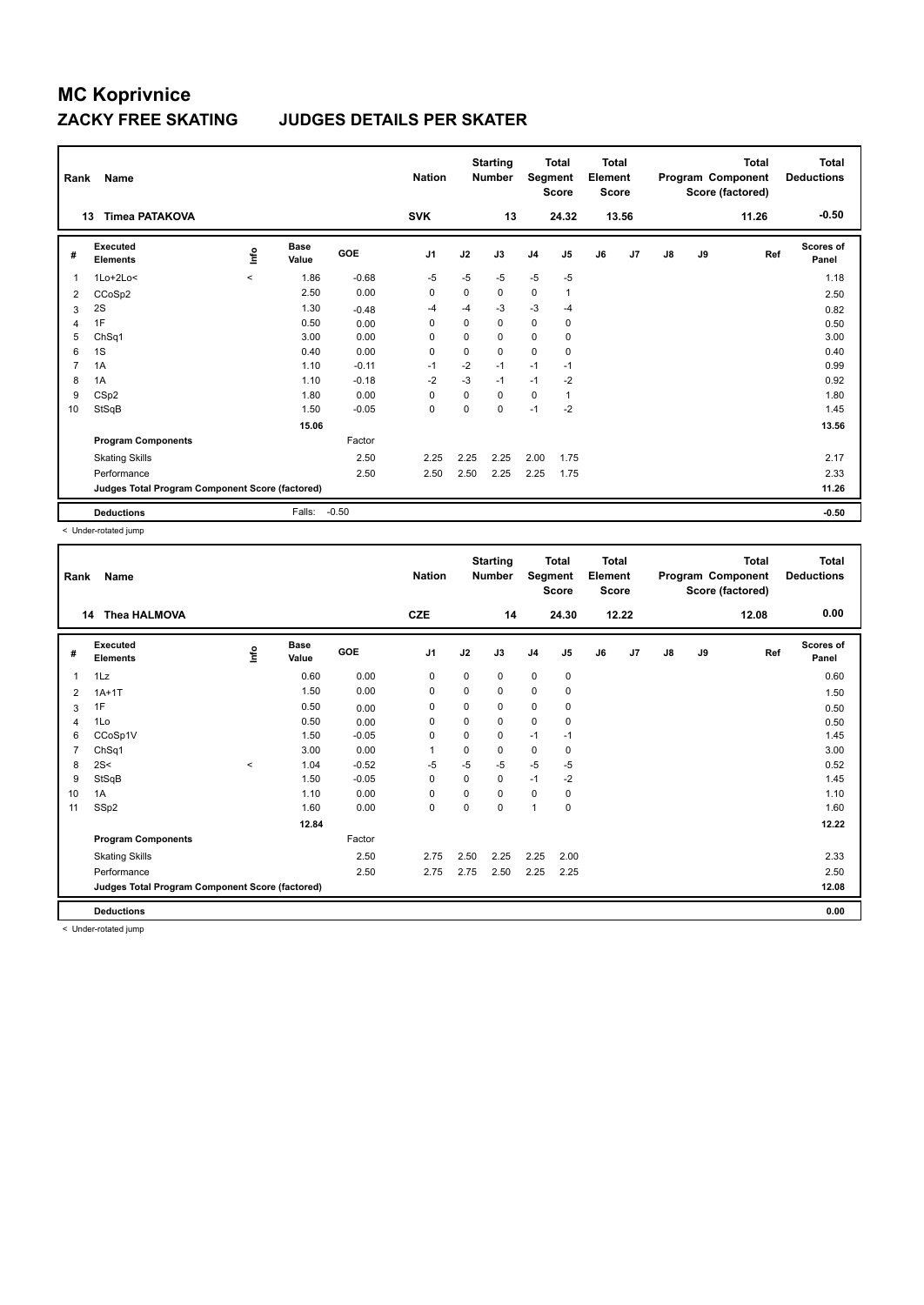#### **ZACKY FREE SKATING JUDGES DETAILS PER SKATER**

| Rank           | Name                                            |             |               |         | <b>Nation</b> |             | <b>Starting</b><br><b>Number</b> | Segment        | <b>Total</b><br><b>Score</b> | <b>Total</b><br>Element<br><b>Score</b> |       |               |    | Total<br>Program Component<br>Score (factored) | <b>Total</b><br><b>Deductions</b> |
|----------------|-------------------------------------------------|-------------|---------------|---------|---------------|-------------|----------------------------------|----------------|------------------------------|-----------------------------------------|-------|---------------|----|------------------------------------------------|-----------------------------------|
|                | Zuzana VANKOVA<br>15                            |             |               |         | <b>CZE</b>    |             | 19                               |                | 23.63                        |                                         | 13.63 |               |    | 10.00                                          | 0.00                              |
| #              | Executed<br><b>Elements</b>                     | <u>lnfo</u> | Base<br>Value | GOE     | J1            | J2          | J3                               | J <sub>4</sub> | J5                           | J6                                      | J7    | $\mathsf{J}8$ | J9 | Ref                                            | Scores of<br>Panel                |
| 1              | 2Lo<                                            | $\prec$     | 1.36          | $-0.68$ | -5            | $-5$        | $-5$                             | $-4$           | $-5$                         |                                         |       |               |    |                                                | 0.68                              |
| 2              | $1A+1Lo$                                        |             | 1.60          | 0.00    | 0             | 0           | 0                                | 0              | 0                            |                                         |       |               |    |                                                | 1.60                              |
| 3              | CCoSp1V                                         |             | 1.50          | 0.00    | 0             | $\mathbf 0$ | 0                                | $\mathbf 0$    | $\mathbf 0$                  |                                         |       |               |    |                                                | 1.50                              |
| $\overline{4}$ | 2S                                              |             | 1.30          | $-0.09$ | 0             | 0           | $-1$                             | $-1$           | $-1$                         |                                         |       |               |    |                                                | 1.21                              |
| 5              | StSqB                                           |             | 1.50          | $-0.20$ | $-1$          | $-1$        | $-2$                             | $-2$           | $-1$                         |                                         |       |               |    |                                                | 1.30                              |
| 6              | ChSq1                                           |             | 3.00          | 0.00    | 0             | 0           | 0                                | $\mathbf 0$    | 0                            |                                         |       |               |    |                                                | 3.00                              |
| $\overline{7}$ | 2Sq                                             | q           | 1.30          | $-0.26$ | $-2$          | $-2$        | $-2$                             | $-2$           | $-2$                         |                                         |       |               |    |                                                | 1.04                              |
| 8              | SSp2                                            |             | 1.60          | 0.00    | $\Omega$      | $\Omega$    | 0                                | $\mathbf 0$    | 0                            |                                         |       |               |    |                                                | 1.60                              |
| 9              | 1Lz                                             |             | 0.60          | 0.00    | 0             | $\Omega$    | 0                                | 0              | 0                            |                                         |       |               |    |                                                | 0.60                              |
| 10             | 1A                                              |             | 1.10          | 0.00    | $\mathbf 0$   | $\Omega$    | 0                                | $\mathbf 0$    | $\mathbf 0$                  |                                         |       |               |    |                                                | 1.10                              |
|                |                                                 |             | 14.86         |         |               |             |                                  |                |                              |                                         |       |               |    |                                                | 13.63                             |
|                | <b>Program Components</b>                       |             |               | Factor  |               |             |                                  |                |                              |                                         |       |               |    |                                                |                                   |
|                | <b>Skating Skills</b>                           |             |               | 2.50    | 2.25          | 2.00        | 2.25                             | 2.00           | 2.00                         |                                         |       |               |    |                                                | 2.08                              |
|                | Performance                                     |             |               | 2.50    | 2.25          | 2.00        | 2.00                             | 1.75           | 1.75                         |                                         |       |               |    |                                                | 1.92                              |
|                | Judges Total Program Component Score (factored) |             |               |         |               |             |                                  |                |                              |                                         |       |               |    |                                                | 10.00                             |
|                | <b>Deductions</b>                               |             |               |         |               |             |                                  |                |                              |                                         |       |               |    |                                                | 0.00                              |

< Under-rotated jump q Jump landed on the quarter

| Rank           | Name                                            |      |                      |         | <b>Nation</b> |             | <b>Starting</b><br><b>Number</b> | Segment        | <b>Total</b><br><b>Score</b> | <b>Total</b><br>Element<br><b>Score</b> |       |               |    | <b>Total</b><br>Program Component<br>Score (factored) | <b>Total</b><br><b>Deductions</b> |
|----------------|-------------------------------------------------|------|----------------------|---------|---------------|-------------|----------------------------------|----------------|------------------------------|-----------------------------------------|-------|---------------|----|-------------------------------------------------------|-----------------------------------|
| 16             | <b>Jana CAPKOVA</b>                             |      |                      |         | <b>CZE</b>    |             | 15                               |                | 23.45                        |                                         | 11.77 |               |    | 11.68                                                 | 0.00                              |
| #              | Executed<br><b>Elements</b>                     | ١nfo | <b>Base</b><br>Value | GOE     | J1            | J2          | J3                               | J <sub>4</sub> | J5                           | J6                                      | J7    | $\mathsf{J}8$ | J9 | Ref                                                   | <b>Scores of</b><br>Panel         |
| 1              | 1A                                              |      | 1.10                 | 0.00    | $\mathbf 0$   | 0           | 0                                | 0              | 0                            |                                         |       |               |    |                                                       | 1.10                              |
| 2              | 1Lz                                             |      | 0.60                 | 0.00    | $\mathbf 0$   | 0           | 0                                | 0              | 0                            |                                         |       |               |    |                                                       | 0.60                              |
| 3              | SSp2                                            |      | 1.60                 | 0.05    | $\mathbf 0$   | $\mathbf 0$ | 0                                | $\mathbf{1}$   | 1                            |                                         |       |               |    |                                                       | 1.65                              |
| 4              | StSqB                                           |      | 1.50                 | $-0.10$ | 0             | 0           | $-2$                             | $-1$           | $-1$                         |                                         |       |               |    |                                                       | 1.40                              |
| 5              | ChSq1                                           |      | 3.00                 | 0.00    | $\mathbf 0$   | 0           | 0                                | 0              | 0                            |                                         |       |               |    |                                                       | 3.00                              |
| 6              | 2S<+1Lo<<                                       | <<   | 1.04                 | $-0.52$ | $-5$          | $-5$        | $-5$                             | $-5$           | -5                           |                                         |       |               |    |                                                       | 0.52                              |
| $\overline{7}$ | 1A                                              |      | 1.10                 | 0.00    | 0             | 0           | 0                                | 0              | 0                            |                                         |       |               |    |                                                       | 1.10                              |
| 8              | 1Lz                                             |      | 0.60                 | 0.00    | $\mathbf 0$   | 0           | 0                                | 0              | 0                            |                                         |       |               |    |                                                       | 0.60                              |
| 9              | CCoSp1                                          |      | 2.00                 | $-0.20$ | $-1$          | $-1$        | $-1$                             | $-1$           | $-1$                         |                                         |       |               |    |                                                       | 1.80                              |
|                |                                                 |      | 12.54                |         |               |             |                                  |                |                              |                                         |       |               |    |                                                       | 11.77                             |
|                | <b>Program Components</b>                       |      |                      | Factor  |               |             |                                  |                |                              |                                         |       |               |    |                                                       |                                   |
|                | <b>Skating Skills</b>                           |      |                      | 2.50    | 2.50          | 2.50        | 2.50                             | 2.25           | 2.25                         |                                         |       |               |    |                                                       | 2.42                              |
|                | Performance                                     |      |                      | 2.50    | 2.50          | 2.50        | 2.25                             | 2.00           | 2.00                         |                                         |       |               |    |                                                       | 2.25                              |
|                | Judges Total Program Component Score (factored) |      |                      |         |               |             |                                  |                |                              |                                         |       |               |    |                                                       | 11.68                             |
|                | <b>Deductions</b>                               |      |                      |         |               |             |                                  |                |                              |                                         |       |               |    |                                                       | 0.00                              |

< Under-rotated jump << Downgraded jump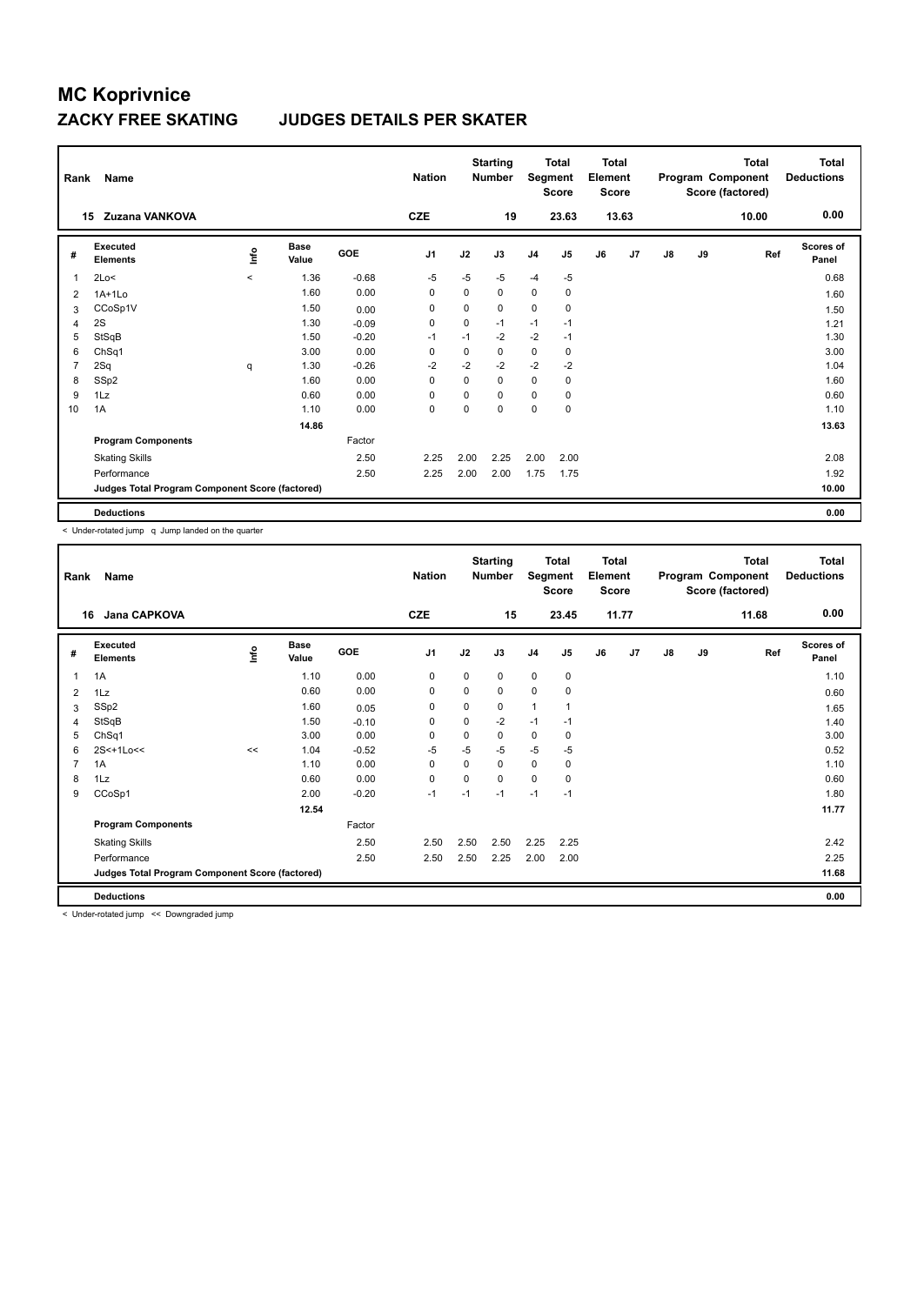### **ZACKY FREE SKATING JUDGES DETAILS PER SKATER**

| Rank           | Name                                            |      |                      |            | <b>Nation</b>  |             | <b>Starting</b><br><b>Number</b> | Segment                  | <b>Total</b><br><b>Score</b> | <b>Total</b><br>Element<br><b>Score</b> |                |    |    | <b>Total</b><br>Program Component<br>Score (factored) | <b>Total</b><br><b>Deductions</b> |
|----------------|-------------------------------------------------|------|----------------------|------------|----------------|-------------|----------------------------------|--------------------------|------------------------------|-----------------------------------------|----------------|----|----|-------------------------------------------------------|-----------------------------------|
| 17             | Vanesa GASMANOVA                                |      |                      |            | <b>CZE</b>     |             | 16                               |                          | 20.94                        |                                         | 9.88           |    |    | 11.06                                                 | 0.00                              |
| #              | Executed<br><b>Elements</b>                     | lnfo | <b>Base</b><br>Value | <b>GOE</b> | J <sub>1</sub> | J2          | J3                               | J <sub>4</sub>           | J <sub>5</sub>               | J6                                      | J <sub>7</sub> | J8 | J9 | Ref                                                   | <b>Scores of</b><br>Panel         |
| $\mathbf{1}$   | 1Lo+1Lo                                         |      | 1.00                 | 0.00       | 0              | 0           | 0                                | $\mathbf 0$              | $\pmb{0}$                    |                                         |                |    |    |                                                       | 1.00                              |
| 2              | ChSq1                                           |      | 3.00                 | 0.00       | 0              | 0           | 0                                | 0                        | $\mathbf 0$                  |                                         |                |    |    |                                                       | 3.00                              |
| 3              | SSpB                                            |      | 1.10                 | 0.00       | 0              | 0           | 0                                | 0                        | $\mathbf 0$                  |                                         |                |    |    |                                                       | 1.10                              |
| 4              | 1A                                              |      | 1.10                 | $-0.51$    | $-5$           | $-3$        | $-5$                             | $-5$                     | -4                           |                                         |                |    |    |                                                       | 0.59                              |
| 5              | 1Lz                                             |      | 0.60                 | 0.00       | 0              | $\mathbf 0$ | 0                                | 0                        | 0                            |                                         |                |    |    |                                                       | 0.60                              |
| 6              | CCoSp                                           |      | 0.00                 | 0.00       | ۰              | ٠           |                                  | $\overline{\phantom{0}}$ | ٠                            |                                         |                |    |    |                                                       | 0.00                              |
| $\overline{7}$ | StSqB                                           |      | 1.50                 | 0.00       | $\mathbf 0$    | $\mathbf 0$ | $\mathbf 0$                      | $-1$                     | 0                            |                                         |                |    |    |                                                       | 1.50                              |
| 8              | 1A                                              |      | 1.10                 | $-0.11$    | $-1$           | $-1$        | $-1$                             | $-1$                     | $-1$                         |                                         |                |    |    |                                                       | 0.99                              |
| 9              | 1F                                              |      | 0.50                 | 0.00       | 0              | 0           | $\Omega$                         | 0                        | 0                            |                                         |                |    |    |                                                       | 0.50                              |
| 10             | 1Lz                                             |      | 0.60                 | 0.00       | 0              | 0           | 0                                | 0                        | $\mathbf 0$                  |                                         |                |    |    |                                                       | 0.60                              |
|                |                                                 |      | 10.50                |            |                |             |                                  |                          |                              |                                         |                |    |    |                                                       | 9.88                              |
|                | <b>Program Components</b>                       |      |                      | Factor     |                |             |                                  |                          |                              |                                         |                |    |    |                                                       |                                   |
|                | <b>Skating Skills</b>                           |      |                      | 2.50       | 1.50           | 2.25        | 2.25                             | 2.25                     | 2.25                         |                                         |                |    |    |                                                       | 2.25                              |
|                | Performance                                     |      |                      | 2.50       | 1.75           | 2.25        | 2.25                             | 2.25                     | 2.00                         |                                         |                |    |    |                                                       | 2.17                              |
|                | Judges Total Program Component Score (factored) |      |                      |            |                |             |                                  |                          |                              |                                         |                |    |    |                                                       | 11.06                             |
|                | <b>Deductions</b>                               |      |                      |            |                |             |                                  |                          |                              |                                         |                |    |    |                                                       | 0.00                              |

| Rank           | Name                                             |      |                      |            | <b>Nation</b>            |      | <b>Starting</b><br><b>Number</b> | Segment        | <b>Total</b><br><b>Score</b> | <b>Total</b><br>Element<br><b>Score</b> |       |    |    | <b>Total</b><br>Program Component<br>Score (factored) | <b>Total</b><br><b>Deductions</b> |
|----------------|--------------------------------------------------|------|----------------------|------------|--------------------------|------|----------------------------------|----------------|------------------------------|-----------------------------------------|-------|----|----|-------------------------------------------------------|-----------------------------------|
|                | <b>Dominika SUCHANKOVA</b><br>18                 |      |                      |            | <b>CZE</b>               |      | 20                               |                | 20.85                        |                                         | 10.82 |    |    | 11.03                                                 | $-1.00$                           |
| #              | Executed<br><b>Elements</b>                      | ١nfo | <b>Base</b><br>Value | <b>GOE</b> | J <sub>1</sub>           | J2   | J3                               | J <sub>4</sub> | J <sub>5</sub>               | J6                                      | J7    | J8 | J9 | Ref                                                   | <b>Scores of</b><br>Panel         |
| 1              | $1A+1L0$                                         |      | 1.60                 | $-0.11$    | 0                        | $-1$ | $-1$                             | $-1$           | $-1$                         |                                         |       |    |    |                                                       | 1.49                              |
| $\overline{2}$ | 2S                                               |      | 1.30                 | $-0.26$    | $-2$                     | $-1$ | $-2$                             | $-2$           | $-2$                         |                                         |       |    |    |                                                       | 1.04                              |
| 3              | CCoSp                                            |      | 0.00                 | 0.00       | $\overline{\phantom{a}}$ |      | $\overline{a}$                   |                |                              |                                         |       |    |    |                                                       | 0.00                              |
| $\overline{4}$ | StSqB                                            |      | 1.50                 | $-0.05$    | 0                        | 0    | $-1$                             | $-1$           | 0                            |                                         |       |    |    |                                                       | 1.45                              |
| 5              | 2Log                                             | q    | 1.70                 | $-0.85$    | -5                       | $-5$ | $-5$                             | $-5$           | $-5$                         |                                         |       |    |    |                                                       | 0.85                              |
| 6              | ChSq1                                            |      | 3.00                 | 0.00       | 0                        | 0    | $\mathbf 0$                      | $\mathbf 0$    | 0                            |                                         |       |    |    |                                                       | 3.00                              |
| $\overline{7}$ | 1Lo                                              |      | 0.50                 | 0.00       | 0                        | 0    | 0                                | $\mathbf 0$    | $\overline{1}$               |                                         |       |    |    |                                                       | 0.50                              |
| 8              | 1A                                               |      | 1.10                 | $-0.55$    | $-5$                     | $-5$ | $-5$                             | $-5$           | $-5$                         |                                         |       |    |    |                                                       | 0.55                              |
| 9              | SSp1                                             |      | 1.30                 | 0.04       | 0                        | 0    | $\mathbf 0$                      | $\mathbf{1}$   | 1                            |                                         |       |    |    |                                                       | 1.34                              |
| 10             | 1Lz                                              |      | 0.60                 | 0.00       | 0                        | 0    | $\Omega$                         | 0              | 0                            |                                         |       |    |    |                                                       | 0.60                              |
|                |                                                  |      | 12.60                |            |                          |      |                                  |                |                              |                                         |       |    |    |                                                       | 10.82                             |
|                | <b>Program Components</b>                        |      |                      | Factor     |                          |      |                                  |                |                              |                                         |       |    |    |                                                       |                                   |
|                | <b>Skating Skills</b>                            |      |                      | 2.50       | 2.75                     | 2.25 | 2.00                             | 2.00           | 1.75                         |                                         |       |    |    |                                                       | 2.08                              |
|                | Performance                                      |      |                      | 2.50       | 2.75                     | 2.50 | 2.25                             | 2.25           | 1.75                         |                                         |       |    |    |                                                       | 2.33                              |
|                | Judges Total Program Component Score (factored)  |      |                      |            |                          |      |                                  |                |                              |                                         |       |    |    |                                                       | 11.03                             |
|                | <b>Deductions</b>                                |      | Falls:               | $-1.00$    |                          |      |                                  |                |                              |                                         |       |    |    |                                                       | $-1.00$                           |
|                | the changes there should not also a procedure of |      |                      |            |                          |      |                                  |                |                              |                                         |       |    |    |                                                       |                                   |

q Jump landed on the quarter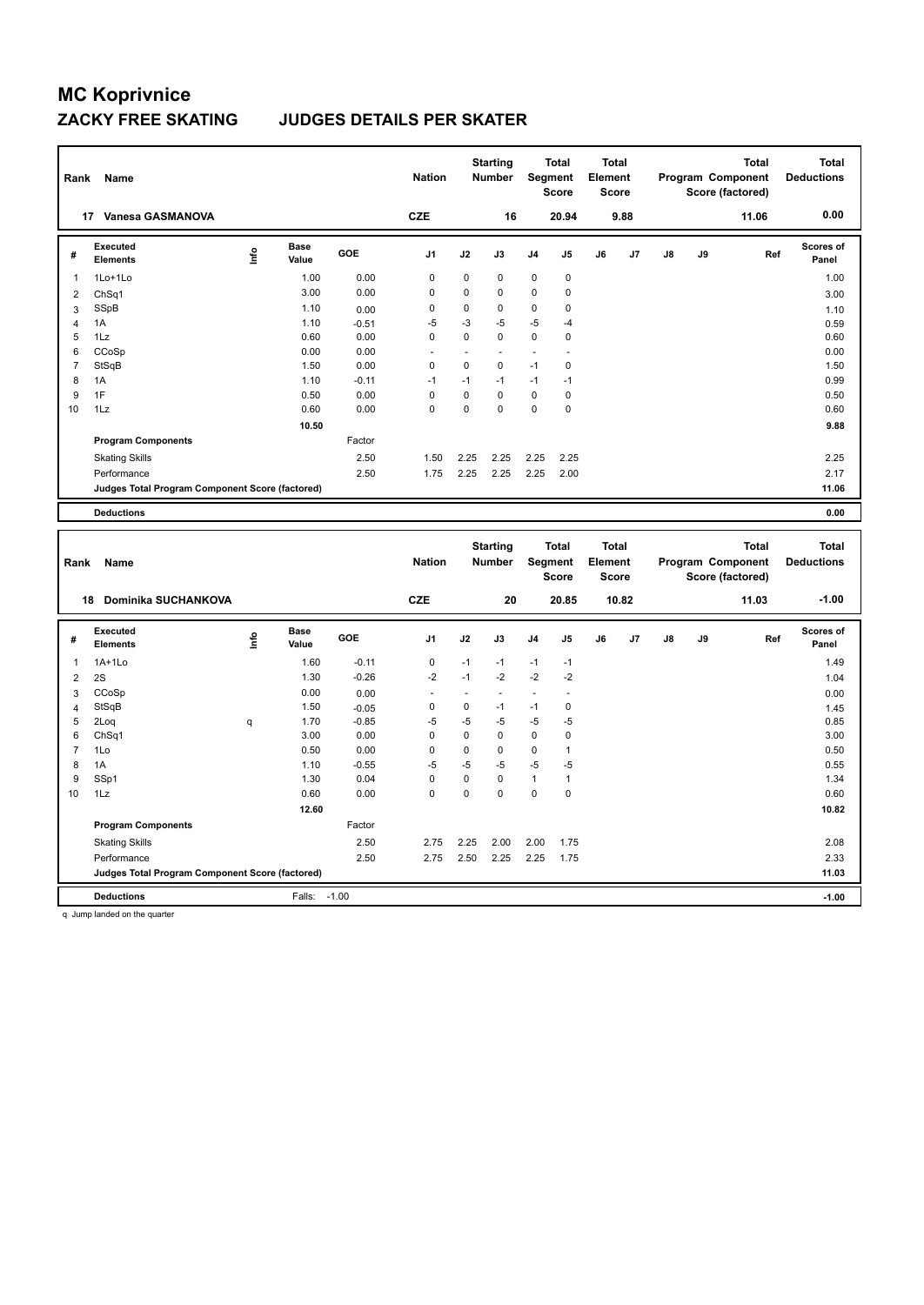### **ZACKY FREE SKATING JUDGES DETAILS PER SKATER**

| Rank         | Name                                            |             |               |         | <b>Nation</b>  |          | <b>Starting</b><br><b>Number</b> | Segment        | <b>Total</b><br>Score    | <b>Total</b><br>Element<br><b>Score</b> |      |               |    | Total<br>Program Component<br>Score (factored) | <b>Total</b><br><b>Deductions</b> |
|--------------|-------------------------------------------------|-------------|---------------|---------|----------------|----------|----------------------------------|----------------|--------------------------|-----------------------------------------|------|---------------|----|------------------------------------------------|-----------------------------------|
| 19           | Zuzana SUSTKOVA                                 |             |               |         | <b>CZE</b>     |          | 12                               |                | 17.78                    |                                         | 9.72 |               |    | 8.56                                           | $-0.50$                           |
| #            | Executed<br><b>Elements</b>                     | <u>lnfo</u> | Base<br>Value | GOE     | J <sub>1</sub> | J2       | J3                               | J <sub>4</sub> | J5                       | J6                                      | J7   | $\mathsf{J}8$ | J9 | Ref                                            | Scores of<br>Panel                |
| $\mathbf{1}$ | 1A<<                                            | <<          | 0.00          | 0.00    |                |          |                                  |                | $\overline{\phantom{a}}$ |                                         |      |               |    |                                                | 0.00                              |
| 2            | 1Lze                                            | e           | 0.48          | $-0.11$ | $-2$           | $-3$     | $-2$                             | $-2$           | $-3$                     |                                         |      |               |    |                                                | 0.37                              |
| 3            | 1Lo                                             |             | 0.50          | 0.00    | 0              | $\Omega$ | 0                                | 0              | 0                        |                                         |      |               |    |                                                | 0.50                              |
| 4            | StSqB                                           |             | 1.50          | $-0.15$ | $-1$           | $-1$     | $-1$                             | $-1$           | $-1$                     |                                         |      |               |    |                                                | 1.35                              |
| 5            | 2S<<                                            | <<          | 0.40          | $-0.20$ | $-5$           | $-5$     | $-5$                             | $-5$           | $-5$                     |                                         |      |               |    |                                                | 0.20                              |
| 6            | SSpB                                            |             | 1.10          | 0.00    | $\Omega$       | $\Omega$ | $\Omega$                         | $\mathbf 0$    | $-2$                     |                                         |      |               |    |                                                | 1.10                              |
| 7            | ChSq1                                           |             | 3.00          | 0.00    | 0              | $\Omega$ | $\Omega$                         | $\mathbf 0$    | 0                        |                                         |      |               |    |                                                | 3.00                              |
| 8            | $1F+1T$                                         |             | 0.90          | 0.00    | $\mathbf 0$    | $\Omega$ | 0                                | $\mathbf 0$    | $-1$                     |                                         |      |               |    |                                                | 0.90                              |
| 9            | 1A                                              |             | 1.10          | $-0.04$ | 0              | 0        | 0                                | $-1$           | $-1$                     |                                         |      |               |    |                                                | 1.06                              |
| 10           | CCoSpBV                                         |             | 1.28          | $-0.04$ | $\mathbf 0$    | $\Omega$ | 0                                | $-1$           | $-2$                     |                                         |      |               |    |                                                | 1.24                              |
|              |                                                 |             | 10.26         |         |                |          |                                  |                |                          |                                         |      |               |    |                                                | 9.72                              |
|              | <b>Program Components</b>                       |             |               | Factor  |                |          |                                  |                |                          |                                         |      |               |    |                                                |                                   |
|              | <b>Skating Skills</b>                           |             |               | 2.50    | 1.50           | 1.75     | 1.75                             | 1.75           | 2.25                     |                                         |      |               |    |                                                | 1.75                              |
|              | Performance                                     |             |               | 2.50    | 1.75           | 1.75     | 1.50                             | 1.50           | 1.75                     |                                         |      |               |    |                                                | 1.67                              |
|              | Judges Total Program Component Score (factored) |             |               |         |                |          |                                  |                |                          |                                         |      |               |    |                                                | 8.56                              |
|              | <b>Deductions</b>                               |             | Falls:        | $-0.50$ |                |          |                                  |                |                          |                                         |      |               |    |                                                | $-0.50$                           |

<< Downgraded jump e Wrong edge

| Rank           | Name                                            |      |                      |         | <b>Nation</b>  |          | <b>Starting</b><br><b>Number</b> | Segment        | <b>Total</b><br><b>Score</b> | <b>Total</b><br>Element<br><b>Score</b> |      |               |    | Total<br>Program Component<br>Score (factored) | <b>Total</b><br><b>Deductions</b> |
|----------------|-------------------------------------------------|------|----------------------|---------|----------------|----------|----------------------------------|----------------|------------------------------|-----------------------------------------|------|---------------|----|------------------------------------------------|-----------------------------------|
| 20             | <b>Jasmina LORINCZOVA</b>                       |      |                      |         | <b>CZE</b>     |          | 4                                |                | 15.61                        |                                         | 7.43 |               |    | 9.18                                           | $-1.00$                           |
| #              | Executed<br><b>Elements</b>                     | ١nfo | <b>Base</b><br>Value | GOE     | J <sub>1</sub> | J2       | J3                               | J <sub>4</sub> | J <sub>5</sub>               | J6                                      | J7   | $\mathsf{J}8$ | J9 | Ref                                            | <b>Scores of</b><br>Panel         |
| $\mathbf 1$    | 2S                                              |      | 1.30                 | 0.00    | 0              | 0        | 0                                | $-1$           | 0                            |                                         |      |               |    |                                                | 1.30                              |
| 2              | 1A                                              |      | 1.10                 | $-0.55$ | -5             | -5       | $-5$                             | $-5$           | $-5$                         |                                         |      |               |    |                                                | 0.55                              |
| 3              | 1Lz                                             |      | 0.60                 | $-0.12$ | $-3$           | $-2$     | $-1$                             | $-2$           | $-2$                         |                                         |      |               |    |                                                | 0.48                              |
| 4              | 1Lz                                             |      | 0.60                 | 0.00    | $\Omega$       | $\Omega$ | 0                                | 0              | 0                            |                                         |      |               |    |                                                | 0.60                              |
| 5              | SSp2                                            |      | 1.60                 | 0.00    | $\Omega$       | 0        | 0                                | 0              | 0                            |                                         |      |               |    |                                                | 1.60                              |
| 6              | StSqB                                           |      | 1.50                 | $-0.20$ | $-1$           | $-1$     | $-2$                             | $-2$           | $-1$                         |                                         |      |               |    |                                                | 1.30                              |
| $\overline{7}$ | 1F                                              |      | 0.50                 | 0.00    | $\Omega$       | $\Omega$ | 0                                | 0              | $\mathbf 0$                  |                                         |      |               |    |                                                | 0.50                              |
| 8              | 1A                                              |      | 1.10                 | 0.00    | $\mathbf 0$    | 0        | 0                                | 0              | 0                            |                                         |      |               |    |                                                | 1.10                              |
| 9              | ChSq                                            |      | 0.00                 | 0.00    |                |          |                                  |                |                              |                                         |      |               |    |                                                | 0.00                              |
| 10             | CCoSp                                           |      | 0.00                 | 0.00    |                |          |                                  |                |                              |                                         |      |               |    |                                                | 0.00                              |
|                |                                                 |      | 8.30                 |         |                |          |                                  |                |                              |                                         |      |               |    |                                                | 7.43                              |
|                | <b>Program Components</b>                       |      |                      | Factor  |                |          |                                  |                |                              |                                         |      |               |    |                                                |                                   |
|                | <b>Skating Skills</b>                           |      |                      | 2.50    | 1.75           | 1.75     | 2.00                             | 2.00           | 2.00                         |                                         |      |               |    |                                                | 1.92                              |
|                | Performance                                     |      |                      | 2.50    | 1.75           | 1.75     | 1.75                             | 1.75           | 1.75                         |                                         |      |               |    |                                                | 1.75                              |
|                | Judges Total Program Component Score (factored) |      |                      |         |                |          |                                  |                |                              |                                         |      |               |    |                                                | 9.18                              |
|                | <b>Deductions</b>                               |      | Falls:               | $-1.00$ |                |          |                                  |                |                              |                                         |      |               |    |                                                | $-1.00$                           |